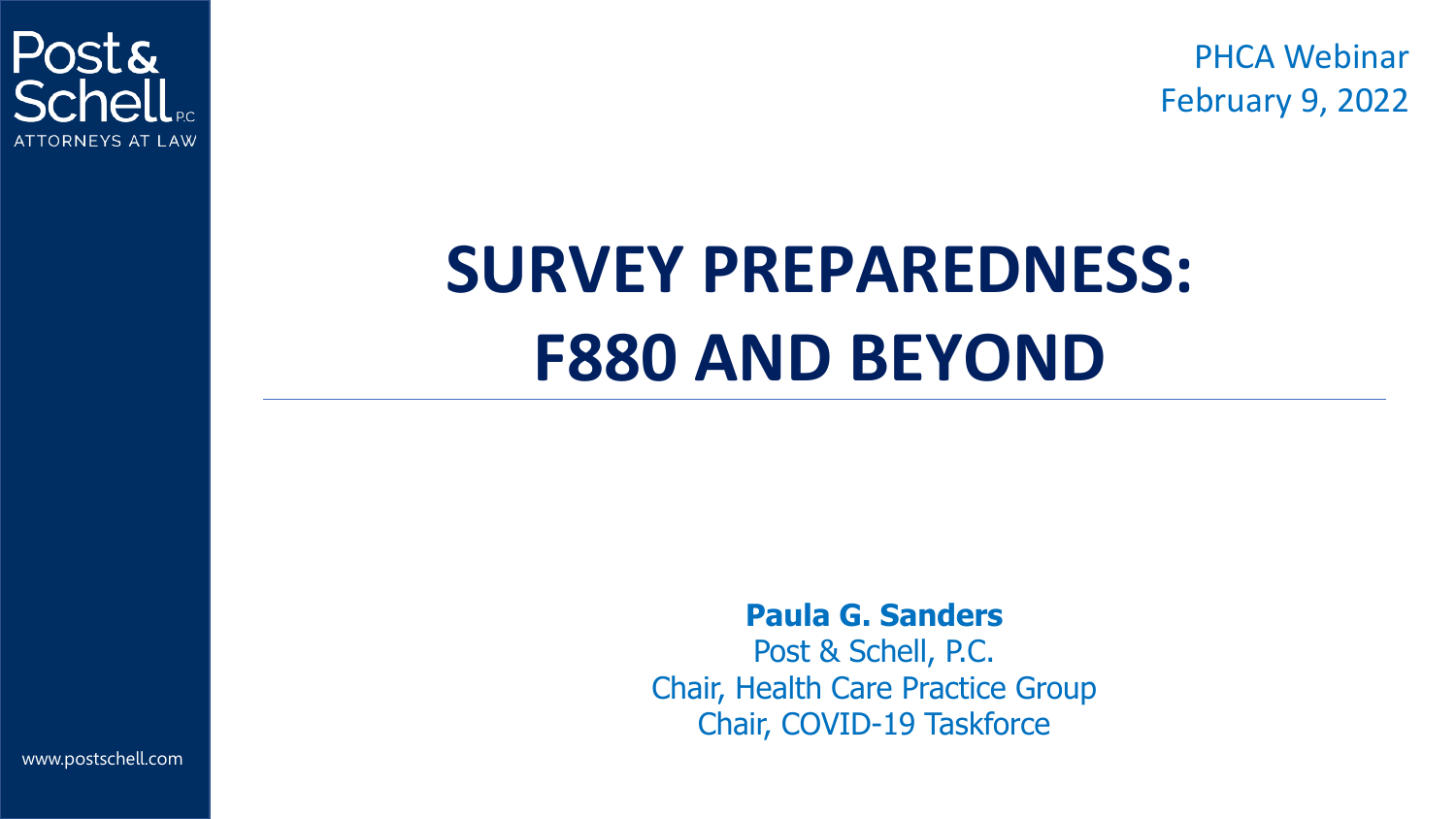#### **Changes To COVID-19 Survey Activities And Increased Oversight In Nursing Homes, QSO-22-02-ALL**

- Changes to focused infection control (FIC) surveys
	- Not required to FIC surveys within 3-5 days of nursing homes (SNFs) having 3 or more new COVID-19 confirmed cases, or 1 confirmed resident case in a facility that was previously COVID-19-free
	- **Prioritize FIC surveys for SNFs reporting new cases and have low** vaccination rates
	- **EXECUTE:** Still perform annual FIC surveys of 20% of SNFs
- States allowed to combine revisits with complaint surveys and annual surveys
- Resume recertification surveys by establishing new intervals based on each SNF's next survey, not based on the last survey that was conducted prior to the COVID-19 public health emergency

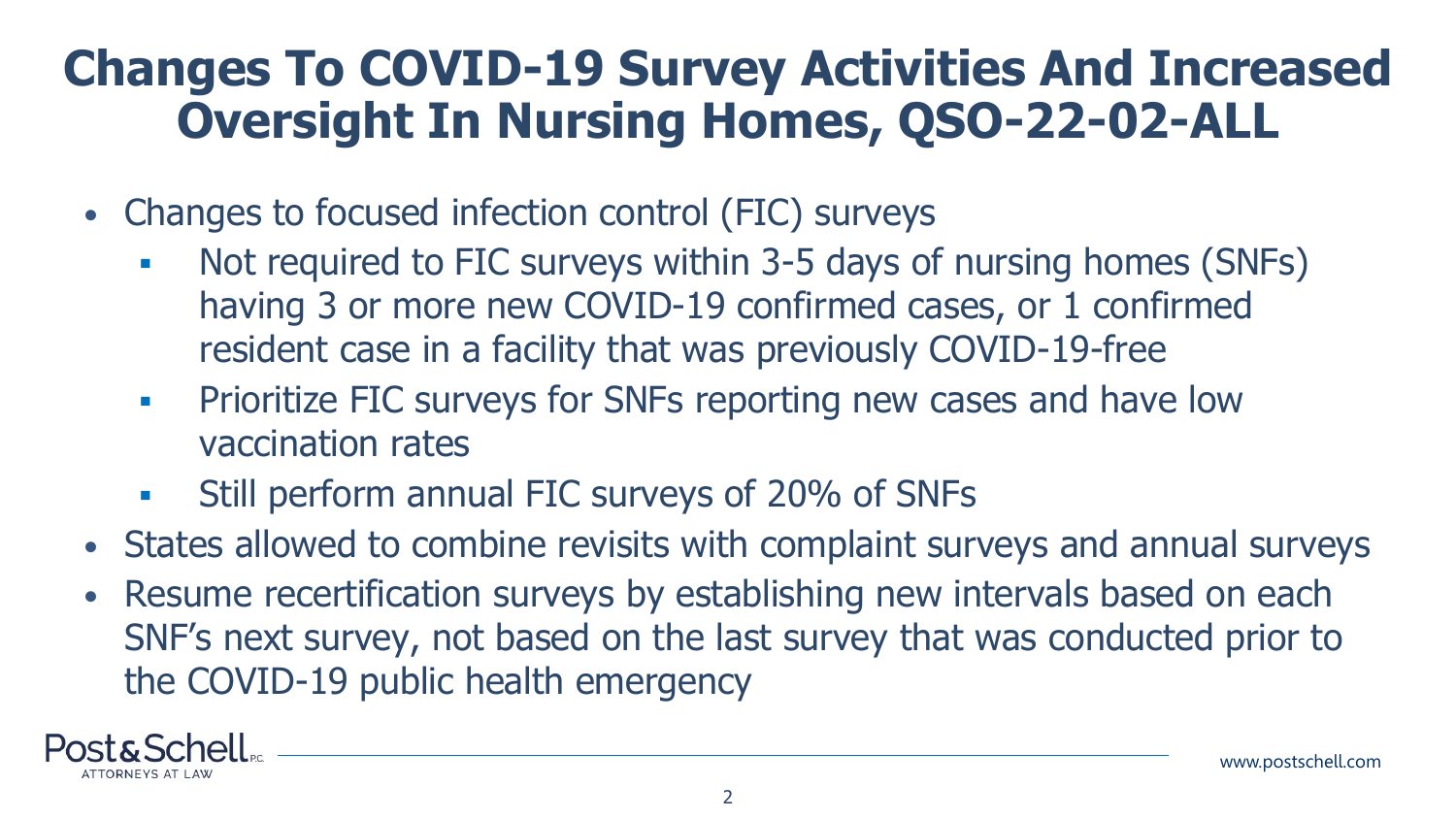# **Prioritization According To Potential Risk To Residents**

- Special attention to SNFs with a history of noncompliance or allegations of noncompliance with:
	- Abuse or neglect;
	- Infection control;
	- Violations of transfer or discharge requirements;
	- Insufficient staffing or competency;
	- Special Focus Facilities (SFFs) and SFF candidates; and/or
	- Other Quality of Care Issues (e.g., falls, pressure ulcers, etc.).
- Prioritize investigations of complaints and facility reported incidents (FRIs) triaged as immediate jeopardy (IJ) within two working days, and Non-IJ-High within ten working days
- Investigate backlogged complaints/FRIs at the Non-IJ-Medium level at the next scheduled standard survey:
	- **EXED 1** If the complaint/FRI was received *within one year* of the scheduled standard survey date
	- **•** If the allegation involves staff to resident abuse, neglect, or misappropriation of resident property, regardless of the date that complaint/FRI was received

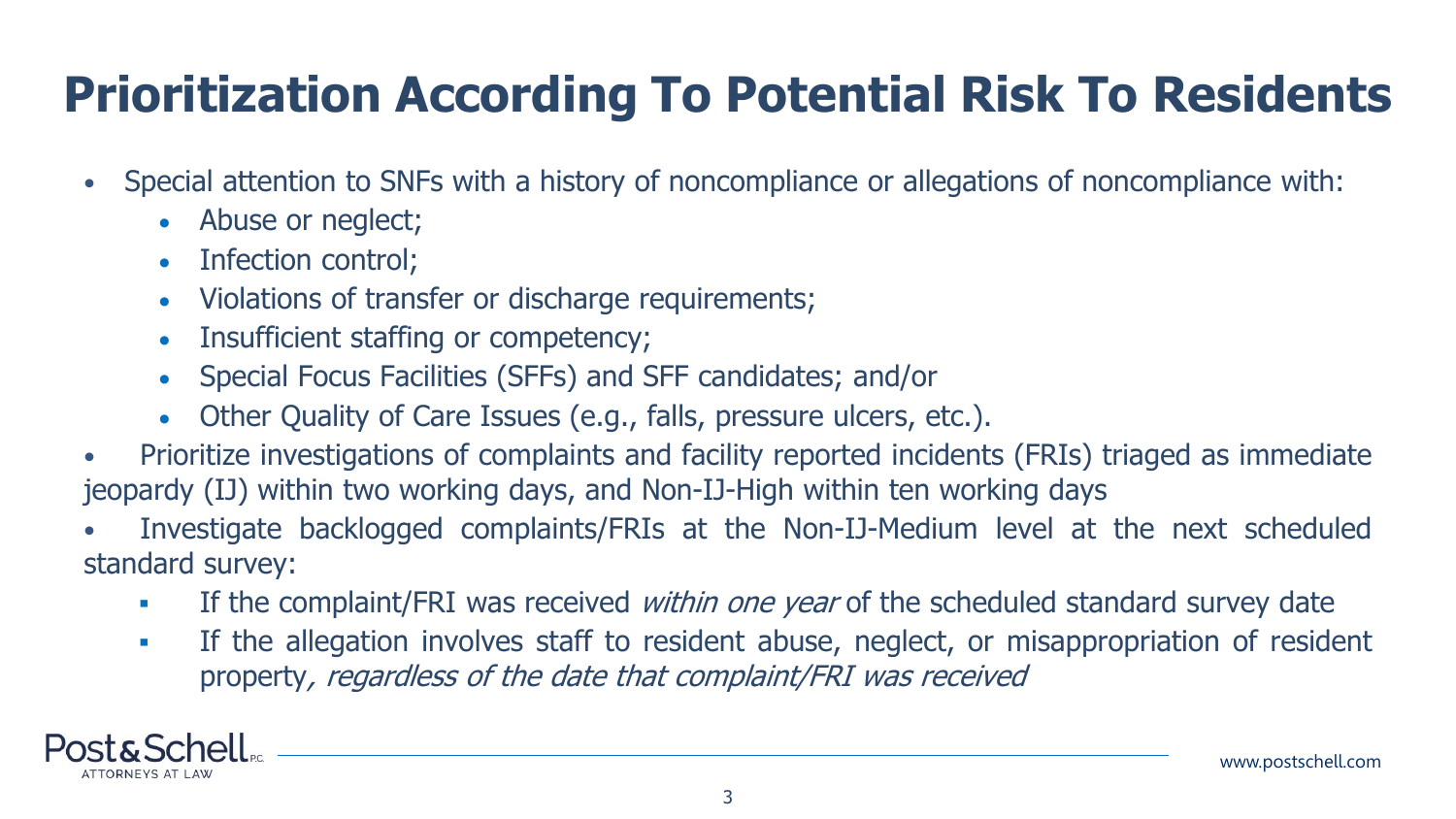#### **New Focus On Staff Competencies**

- Do you have specific documentation showing staff have competency in skills and techniques necessary to care for residents' needs?
- Surveyors will be paying special attention to F726 for *sufficient* nursing staff with appropriate competencies
- Annual performance evaluations and competencies for aides and professional staff, including PRN and agency
	- **EXEDENT Consider including competency checklists in onboarding packets**

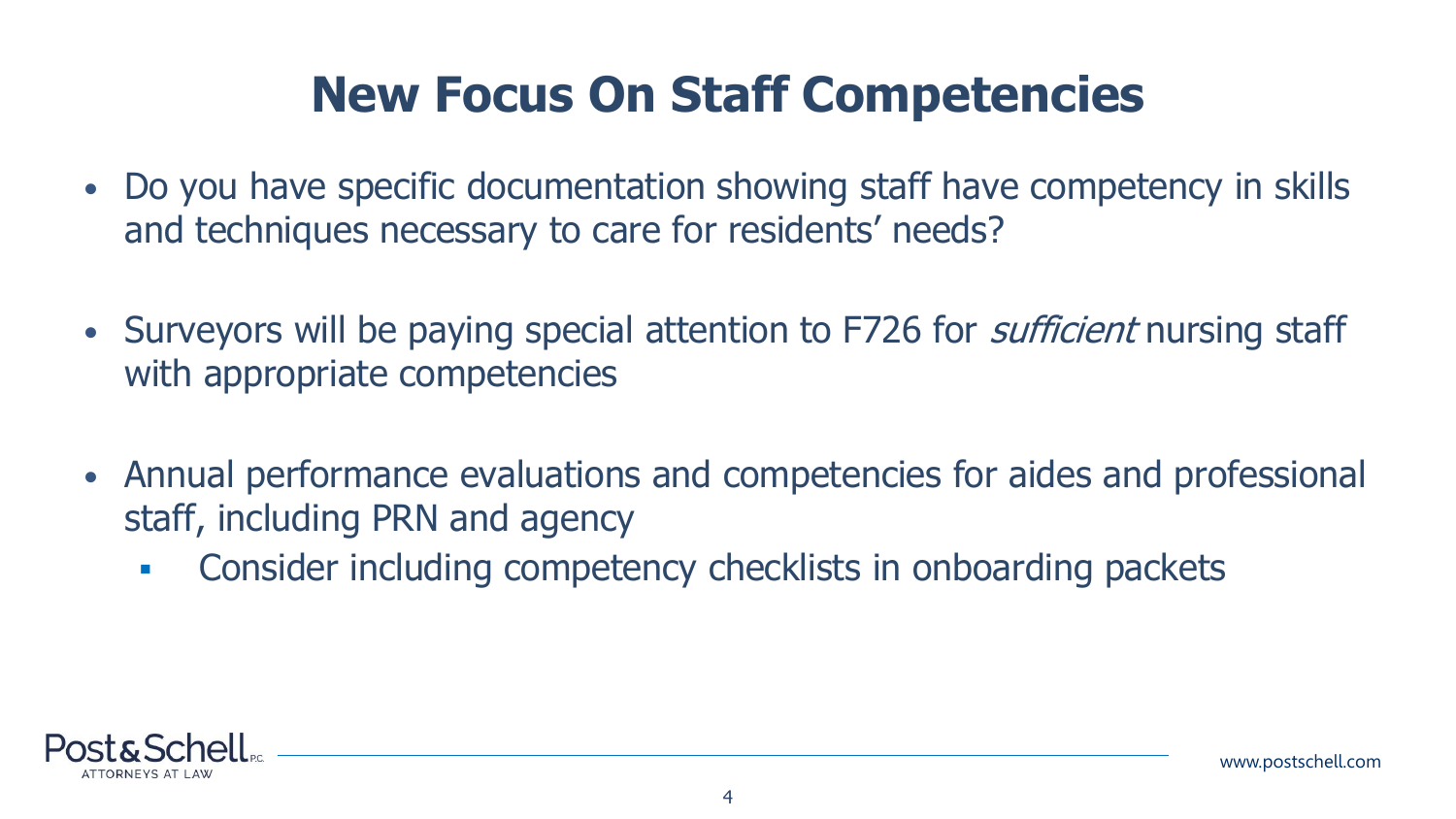# **Other Continuing "Heightened Areas Of Concern"**

- Antipsychotic medications
	- **EXP** " "focus efforts on identifying the inappropriate use of antipsychotic medications and emphasize non-pharmacologic approaches and personcentered care practices"
- Unplanned weight loss
- Loss of function/mobility
- Depression
- Abuse/neglect
- Pressure ulcers

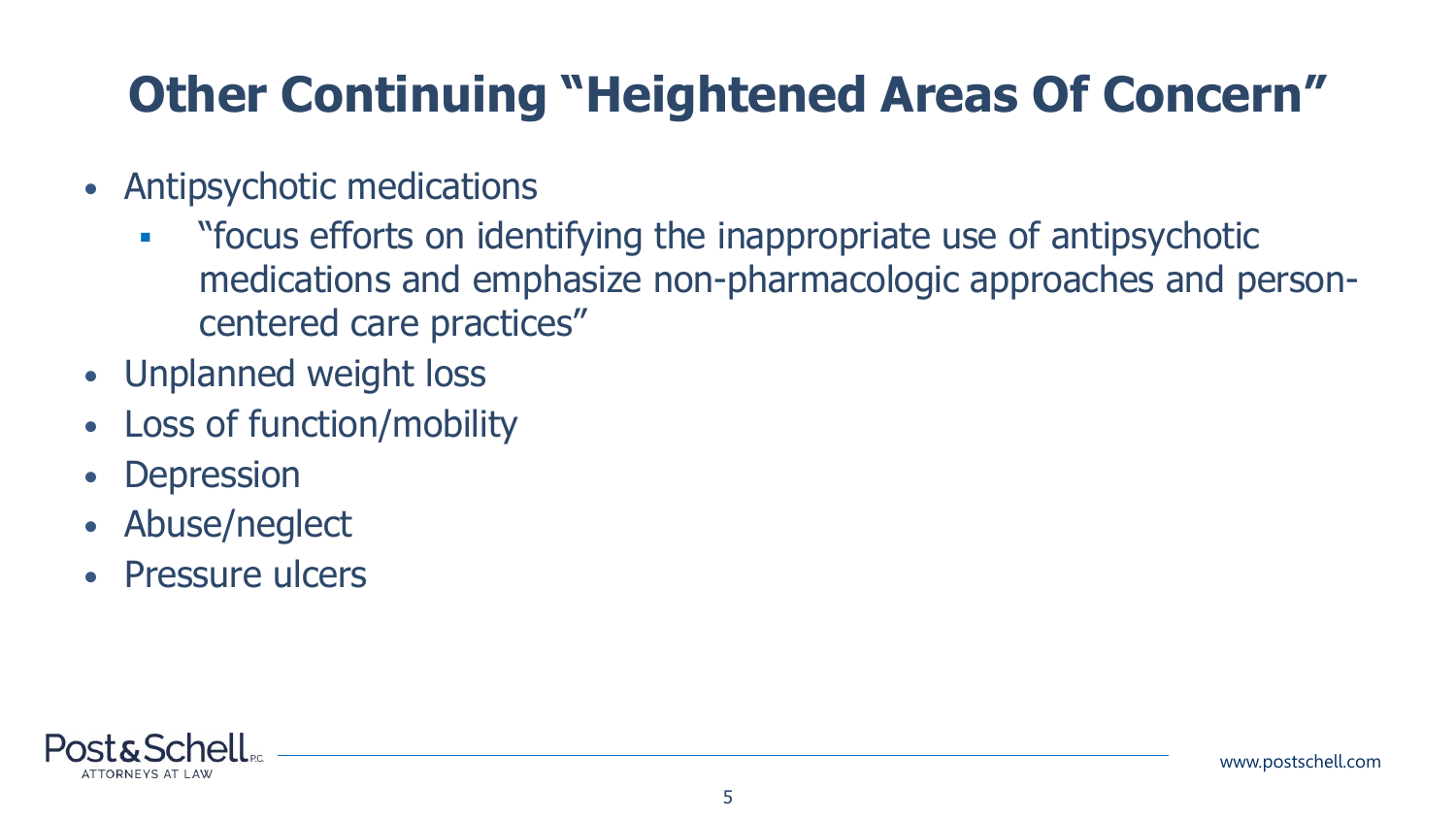#### **Enhanced Enforcement F880**

| Scope &<br><b>Severity</b>                       | No Infection Control<br>Deficiencies in Past<br>Year                                                                      | <b>Infection Control</b><br><b>Deficiencies Cited</b><br>Once In Past Year                                                                                                              | <b>Infection Control</b><br><b>Deficiencies Cited Twice</b><br>or More In Past Two<br><b>Years</b>                                                                                                                                                       | Cited for Current Non-<br>Compliance with Infection<br><b>Control Deficiencies Regardless</b><br>Of Past History |
|--------------------------------------------------|---------------------------------------------------------------------------------------------------------------------------|-----------------------------------------------------------------------------------------------------------------------------------------------------------------------------------------|----------------------------------------------------------------------------------------------------------------------------------------------------------------------------------------------------------------------------------------------------------|------------------------------------------------------------------------------------------------------------------|
| D/E<br>Not wide-<br>spread potential<br>for harm | Directed Plan of<br>Correction                                                                                            | Directed Plan of •<br>$\bullet$<br>Correction<br>$DDPNA*$ with<br>45-days to<br>demonstrate<br>compliance<br>Per Instance<br>CMP up to<br>\$5000 (at<br><b>State/CMS</b><br>discretion) | Directed Plan of<br>Correction<br>DDPNA, 30-days<br>$\bullet$<br>to demonstrate<br>compliance with<br><b>Infection Control</b><br>deficiencies<br>\$15,000 Per<br>Instance CMP (or<br>per day CMP, as<br>long as the total<br>amount exceeds<br>\$15,000 |                                                                                                                  |
| l F<br>Widespread                                | Directed Plan of<br>$\bullet$<br>Correction<br><b>DDPNA with 45-</b><br>$\bullet$<br>days to<br>demonstrate<br>compliance | Directed Plan of •<br>$\bullet$<br>Correction,<br>DDPNA with 45-<br>$\bullet$<br>days to<br>demonstrate<br>compliance,<br>\$10,000 Per<br><b>Instance CMP</b>                           | Directed Plan of<br>Correction<br>DDPNA, 30-days<br>to demonstrate<br>compliance<br>\$20,000 Per<br>$\bullet$<br>Instance CMP (or<br>per day CMP, as<br>long as the total                                                                                |                                                                                                                  |
|                                                  | *DDPNA: Discretionary Denial of Payment for New<br>Admission; QSO-20-31-All (June 1, 2020)                                |                                                                                                                                                                                         | amount exceeds<br>\$20,000                                                                                                                                                                                                                               |                                                                                                                  |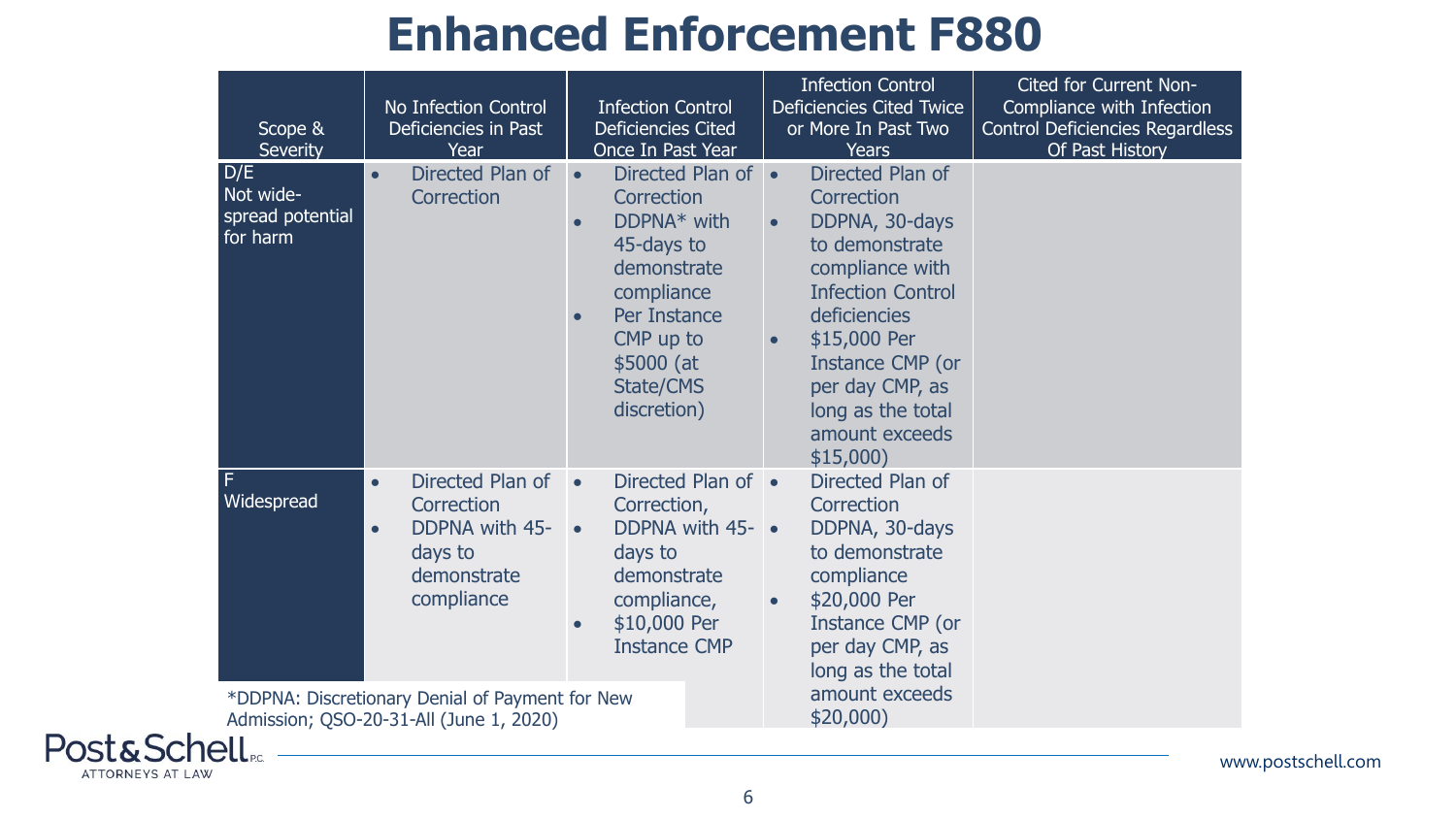#### **Enhanced Enforcement F880**

| Scope &<br><b>Severity</b> | No Infection Control<br>Deficiencies in Past Year | <b>Infection Control</b><br>Deficiencies Cited Once<br>In Past Year | <b>Infection Control</b><br>Deficiencies Cited Twice<br>or More In Past Two<br><b>Years</b> | Cited for Current Non-Compliance<br>with Infection Control Deficiencies<br>Regardless Of Past History                                                                                                                           |
|----------------------------|---------------------------------------------------|---------------------------------------------------------------------|---------------------------------------------------------------------------------------------|---------------------------------------------------------------------------------------------------------------------------------------------------------------------------------------------------------------------------------|
| G/H/I<br>Harm              |                                                   |                                                                     |                                                                                             | Directed Plan of Correction<br>DDPNA with 30 days to<br>demonstrate compliance<br>CMP imposed at highest<br>$\bullet$<br>amount option in the CMP<br>analytic tool                                                              |
| J/K/L                      |                                                   |                                                                     |                                                                                             | Mandatory remedies of<br><b>Temporary Manager or</b><br><b>Termination</b><br>Directed Plan of Correction<br>DDPNA, 15-days to<br>demonstrate compliance<br>CMP imposed at highest<br>amount option in the CMP<br>analytic tool |

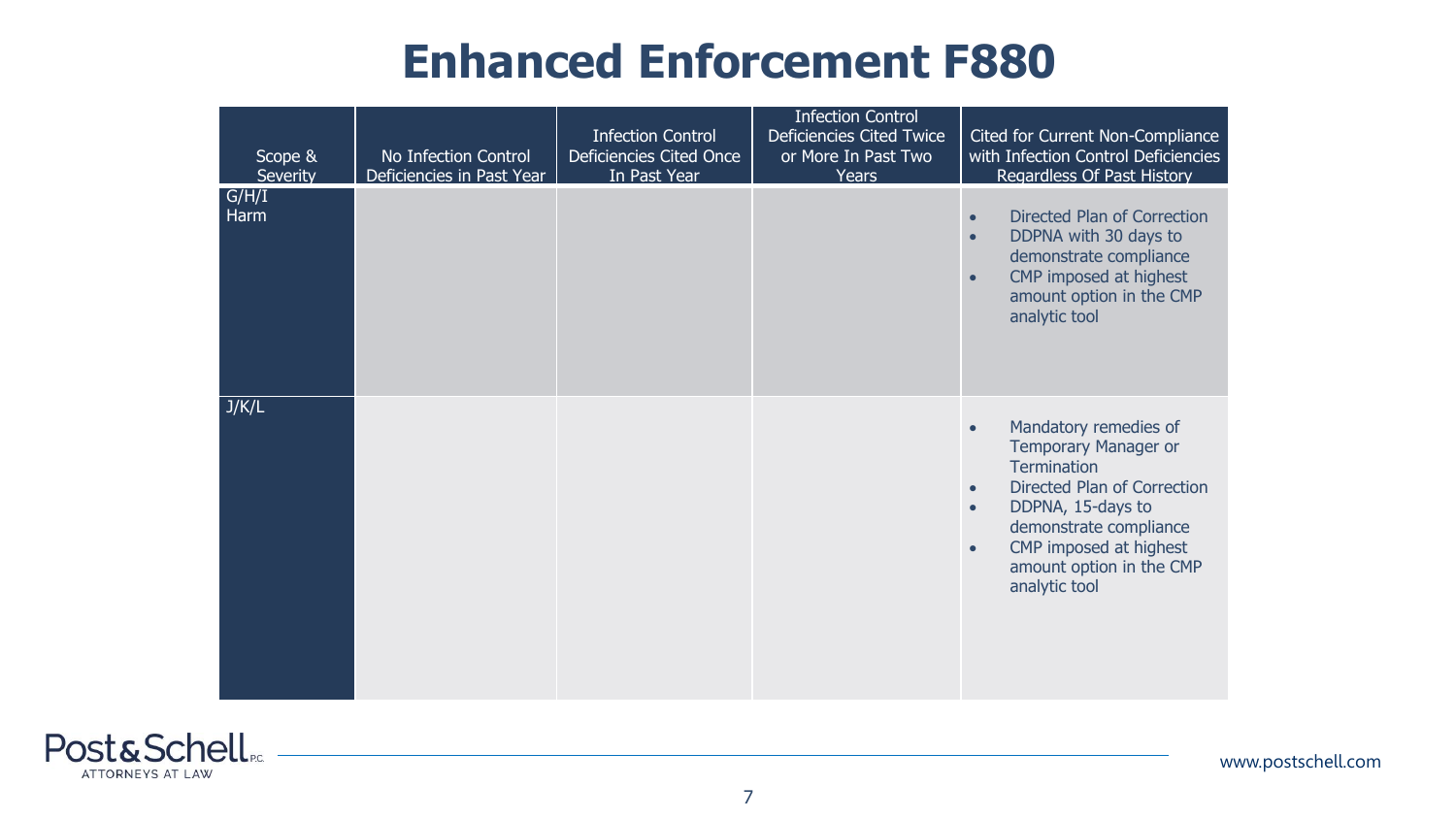#### **CMPs Increased By Inflation: 2021**

| <b>Scope/Severity</b>           | <b>Per Day</b>     | <b>Per Instance</b> |
|---------------------------------|--------------------|---------------------|
| IJ: J/K/L<br>Category 3 with IJ | $$6,888 - $22,584$ | $$2,259 - $22,584$  |
| Category 3 without IJ           | $$6,888 - $22,584$ | $$2,259 - $22,584$  |
| Category 2: F/G/H/I             | $$113 - $6,774$    | $$2,259 - $22,584$  |

Grounds to waive disapproval of nurse aide training program increases to \$11,292

<https://www.cms.gov/files/document/ltc-hha-clia-specific-cmp-adjustments-2021.pdf>

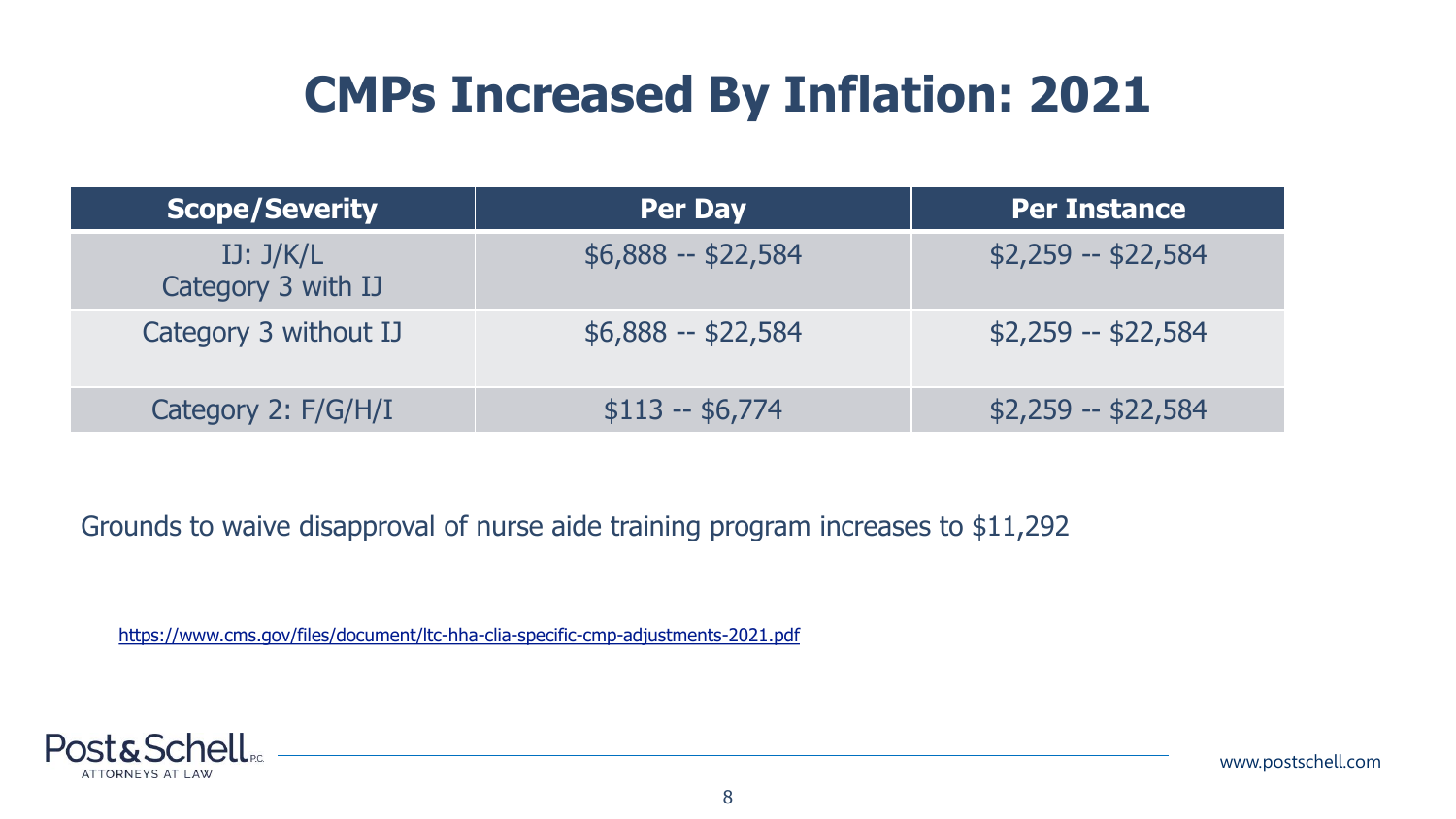# **Minimize Risk Of Per-Day CMPs**

- Document immediate plans of correction following incidents
	- **EXECUTE:** Assess resident(s) involved in the incident
	- **EXECTE:** Remove alleged perpetrator pending investigation
	- Report to all applicable agencies & law enforcement
	- **EXECUTE:** Assess and protect other residents
	- **Educate staff and volunteers (if applicable), ensuring they will not work** with residents until they have been educated
	- **Implement corrective measures**
	- **Monitor and audit**

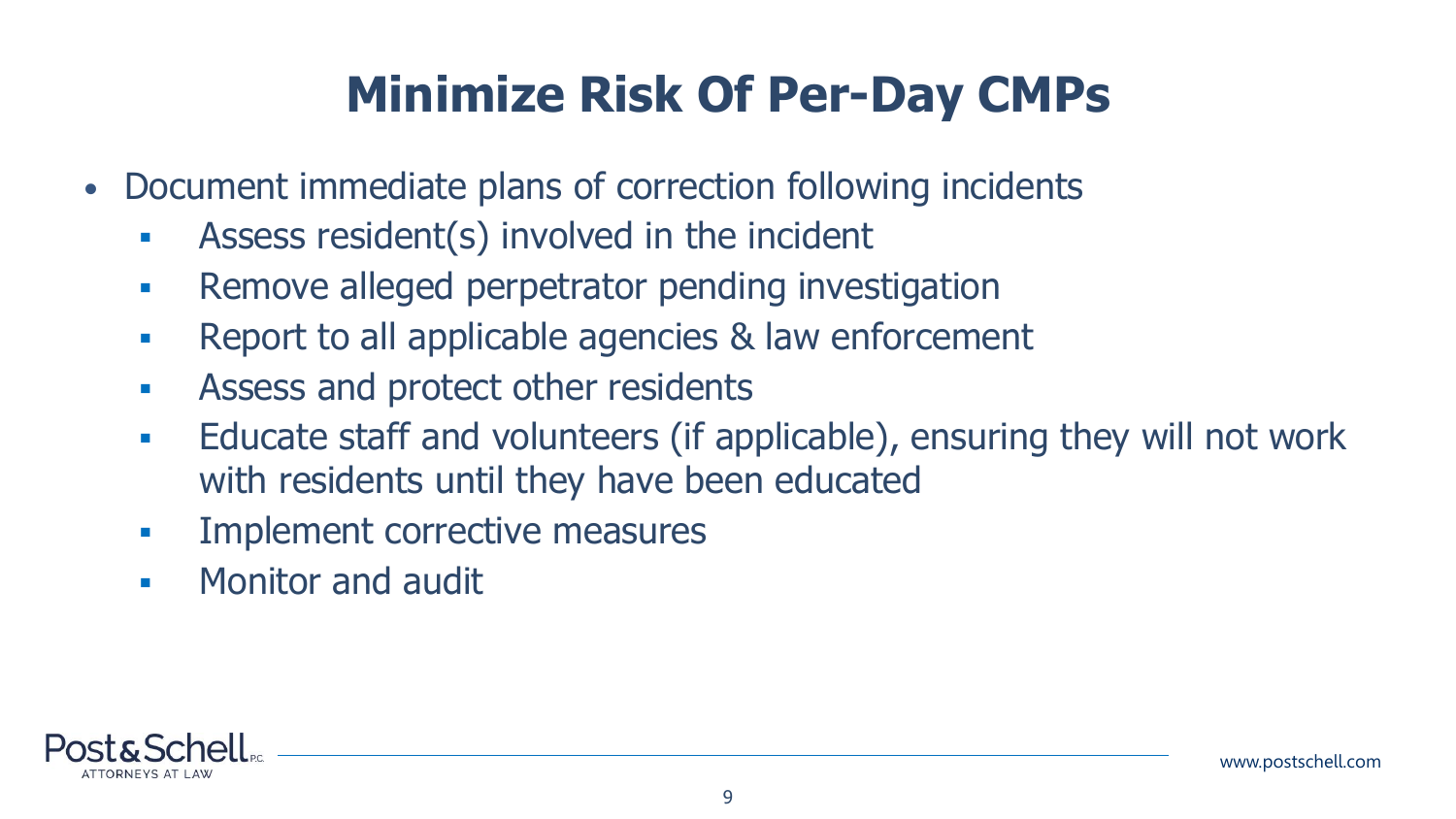# **Quality Assurance And Process Improvement (QAPI)**

- Review incident at QAPI committee to assess root causes and needed system improvements
	- **Does your QAPI plan specify** *ad hoc* **meetings to respond immediately to** incidents?
	- How do you document the meetings where these incidents are being analyzed?
	- **EXECUTE:** Is a physician included?
	- **What is reported to Board/Governing Body?**
- Document for CORRECTED PAST NONCOMPLIANCE

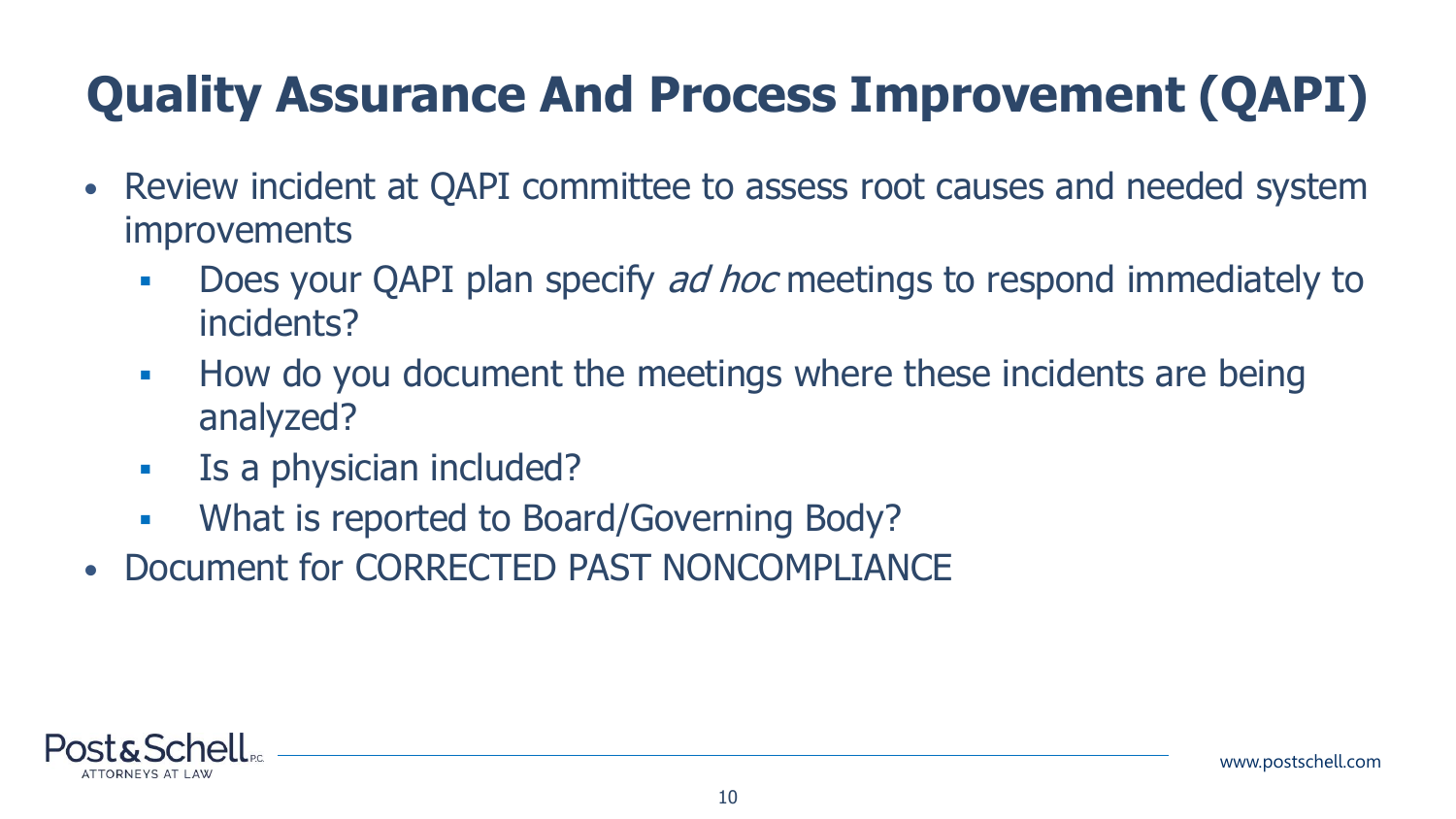#### **How Far Back Can They Go?**

Enforcement Considerations

• "Please note, when imposing an enforcement remedy for past noncompliance, CMS may reach back no further than the 'last standard survey' to do so. This means that a State should not postpone serious complaints that could lead to enforcement and expect to conduct them after the standard recertification survey."

CMS, "Long Term Care Survey Process (LTCSP) Procedure Guide," (Eff. January 27, 2022)

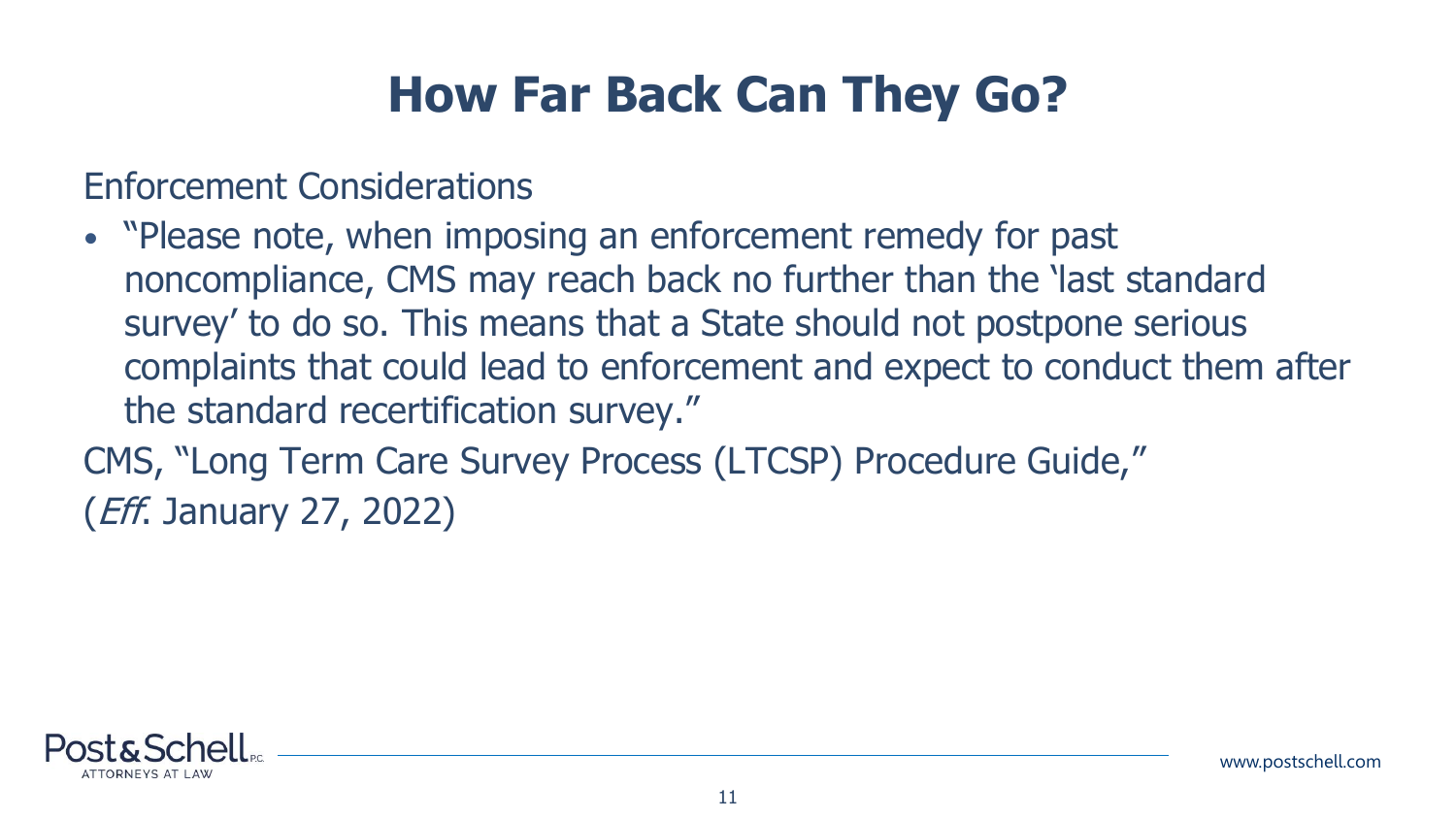### **The New Vax Mandate F888 (F\*\*\*)**

- Already being enforced and citations issued
- Staff must be vaccinated or granted an exemption or have a temporary delay
	- **Any staff not in these categories** will be counted against your compliance rate



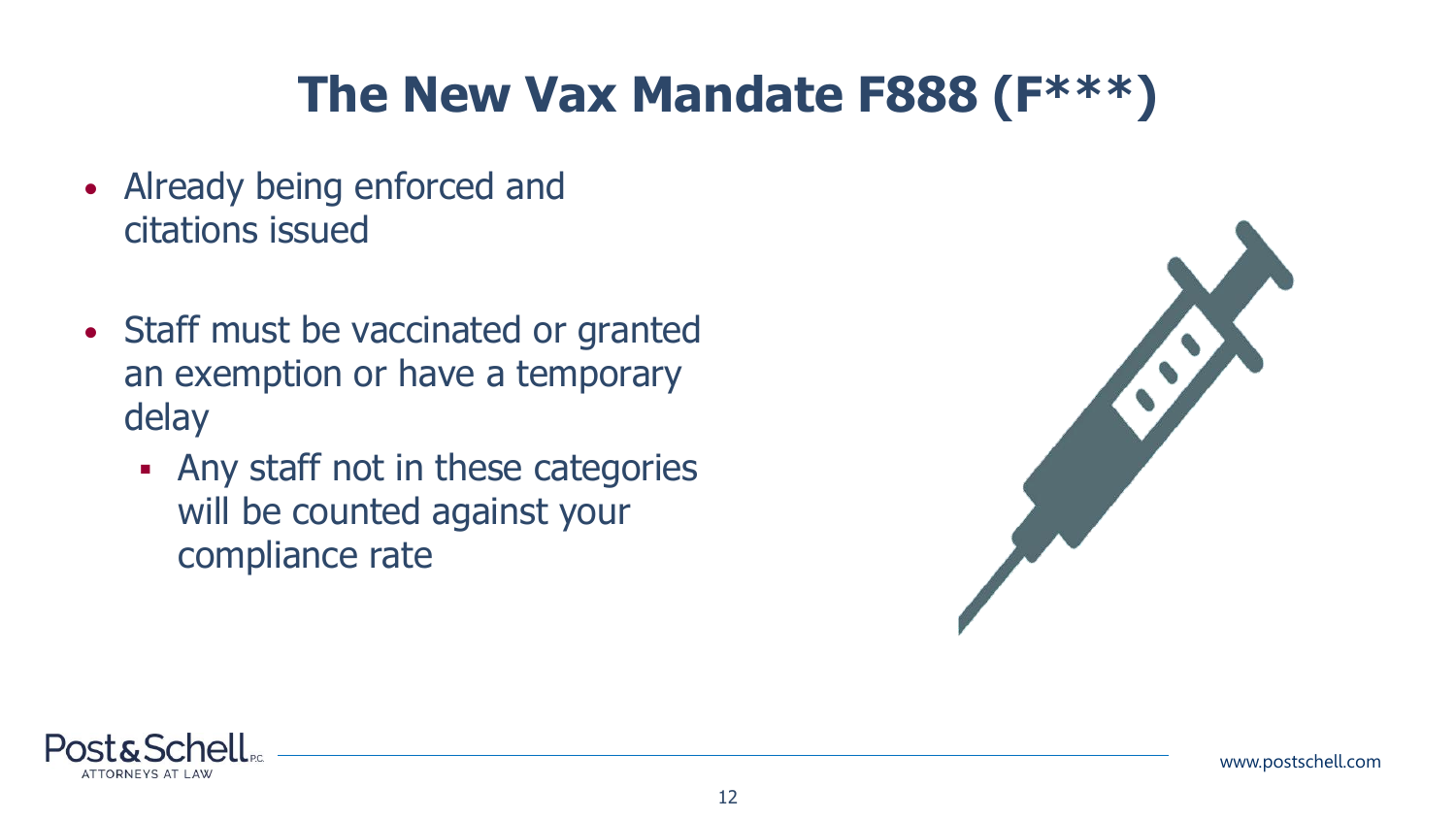# **Who Are Staff?**

- Staff, regardless of clinical responsibility or patient contact
- Employees
- Licensed practitioners
- Individuals who provide care, treatment, or other services for the facility and/or its patients, under contract or other arrangement (including hospice and dialysis staff, therapists, mental health professionals)
- Adult students/trainees or volunteers
- Administrative staff
- Facility leadership
- Volunteer or other fiduciary board members
- Housekeeping and food services
- Staff that primarily provide services remotely via telework that occasionally encounter fellow staff, such as in an administrative office or at an off-site staff meeting, who will themselves enter a health care facility or site of care for their job responsibilities and others

Note: policies and procedures do not apply to staff who exclusively provide telehealth services or staff who provide support services if those services are provided outside of the facility with no direct contact with residents or other staff

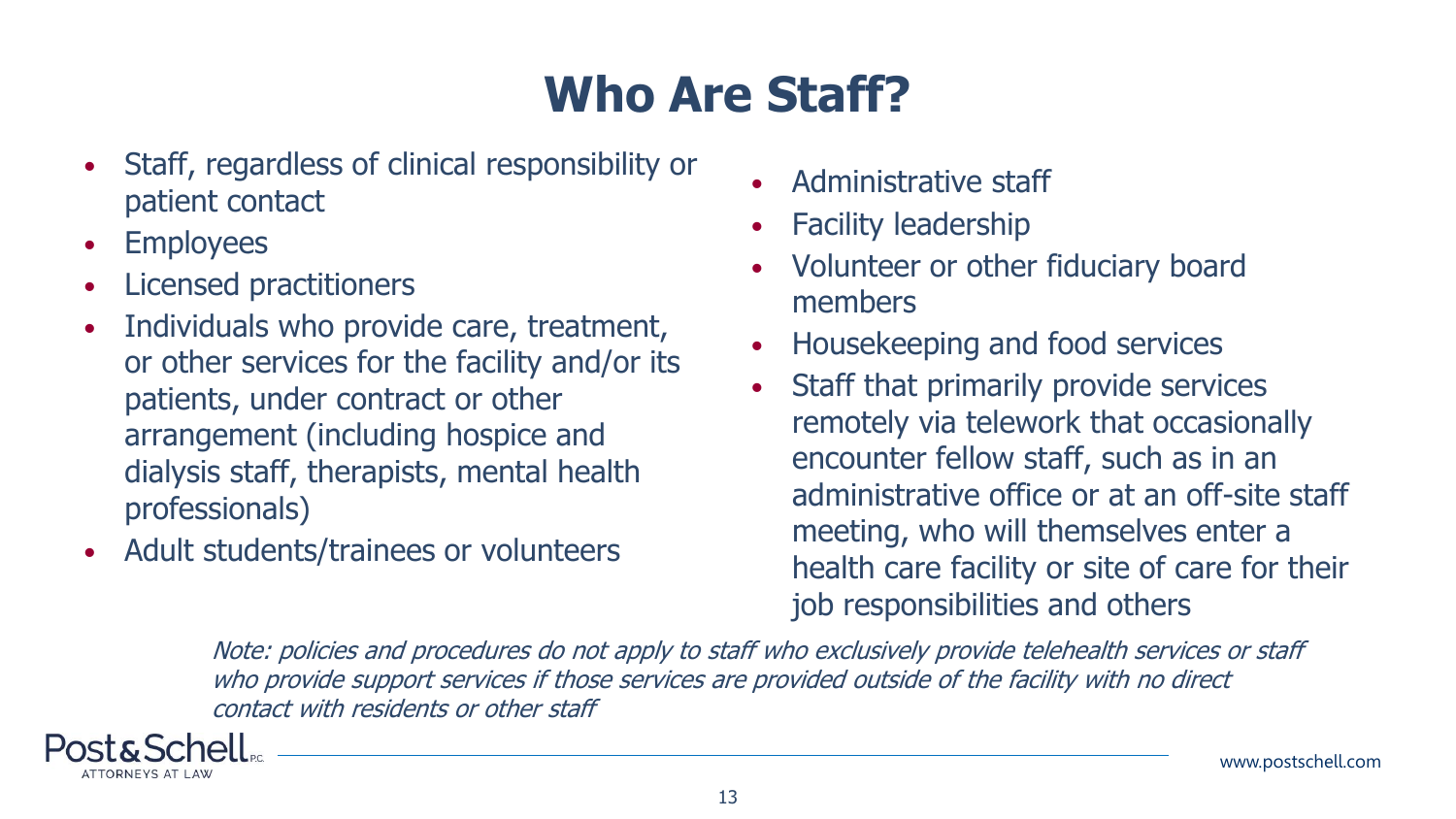#### **Compliance Deadlines**

| <b>COMPLIANCE DEADLINES</b><br><b>AND STATUS</b>                        | 30 DAYS<br>1/27/2022                                                                                                                                                                          | 60 DAYS<br>2/28/2022                                                                                                                               | <b>90 DAYS</b><br>3/28/2022                                                                                                                    |
|-------------------------------------------------------------------------|-----------------------------------------------------------------------------------------------------------------------------------------------------------------------------------------------|----------------------------------------------------------------------------------------------------------------------------------------------------|------------------------------------------------------------------------------------------------------------------------------------------------|
| <b>Elements Necessary to Establish</b><br><b>Substantial Compliance</b> | Policies and<br>procedures<br>developed and<br>implemented                                                                                                                                    | Policies and<br>procedures developed<br>and implemented                                                                                            | Policies and<br>procedures<br>developed and<br>implemented                                                                                     |
| <b>Elements Necessary to Establish</b><br><b>Substantial Compliance</b> | 100% staff<br>received at least<br>one dose of<br>vaccine except<br>staff with a<br>pending or<br>approved<br>qualifying<br>exemption or a<br>temporary delay<br>recommended by<br><b>CDC</b> | 100% staff fully<br>vaccinated except<br>staff with an<br>approved qualifying<br>exemption or a<br>temporary delay<br>recommended by<br><b>CDC</b> | 100% staff fully<br>vaccinated<br>except staff with<br>an approved<br>qualifying<br>exemption or a<br>temporary delay<br>recommended<br>by CDC |
| <b>Noncompliance</b><br><b>But No Enforcement If</b>                    | Vax rate above<br>80% and a plan to<br>achieve 100%<br>staff vaccination<br>rate within 60<br>days                                                                                            | Vax rate above 90%<br>and a plan to achieve<br>100% staff<br>vaccination rate<br>within 30 days                                                    |                                                                                                                                                |

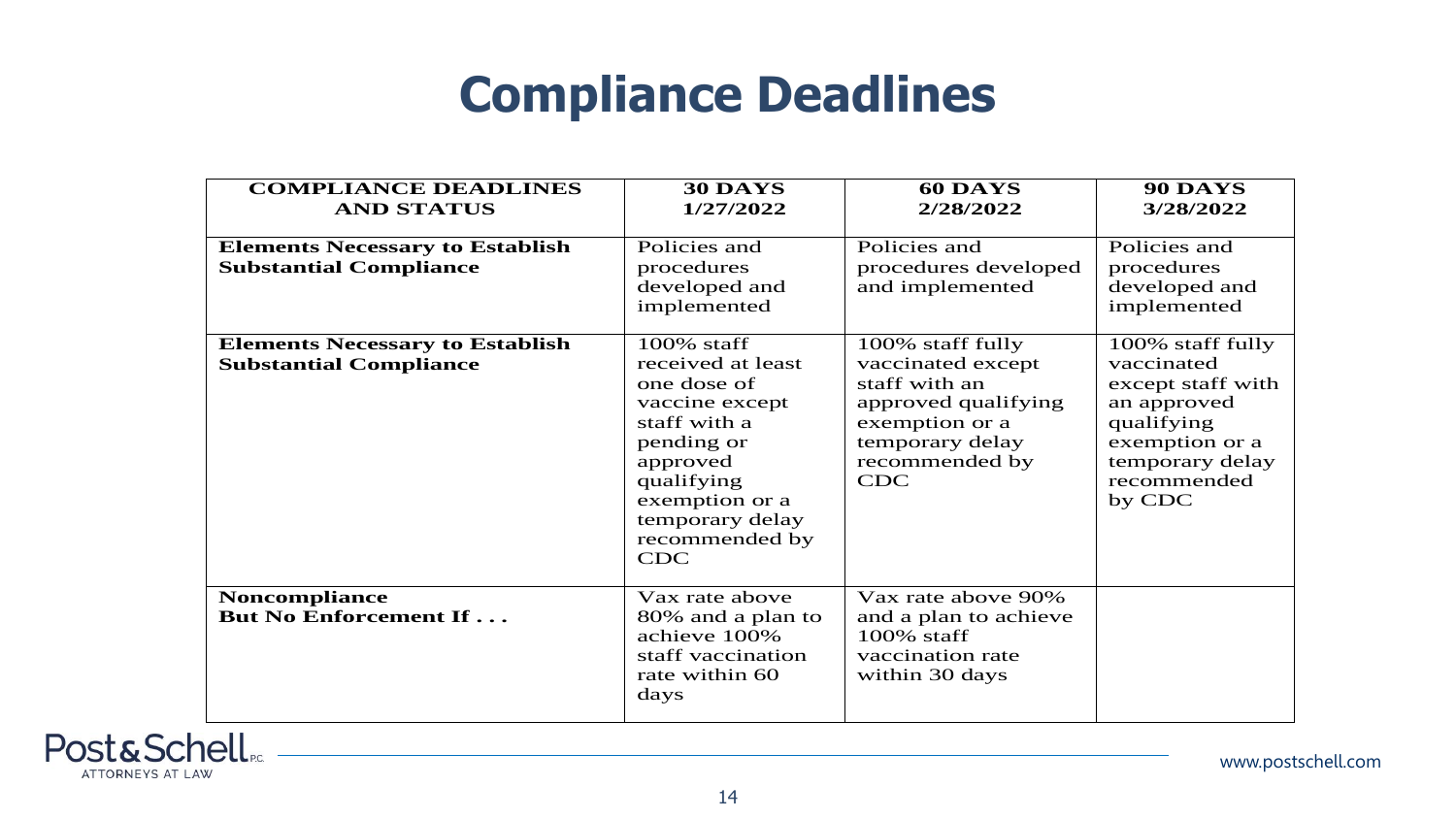# **What Will Surveyors Look For?**

- Process or plan for vaccinating all eligible staff
- Process or plan for providing exemptions and accommodations to those who are exempt
- Process or plan for tracking and documenting staff vaccinations, including booster doses, contraindications, exemptions and temporary delays
- Process for ensuring the implementation of additional precautions, intended to mitigate the transmission and spread of COVID-19, for all staff who are not fully vaccinated for COVID-19
- Contingency plan for staff who are not fully vaccinated for COVID 19
	- **Prioritize contingency plans for staff who have no shots**
	- **Include deadlines to obtain first dose**
	- **EXP** Actions you will take if deadline not met, such as actively seeking replacement staff or obtaining temp vaccinated staff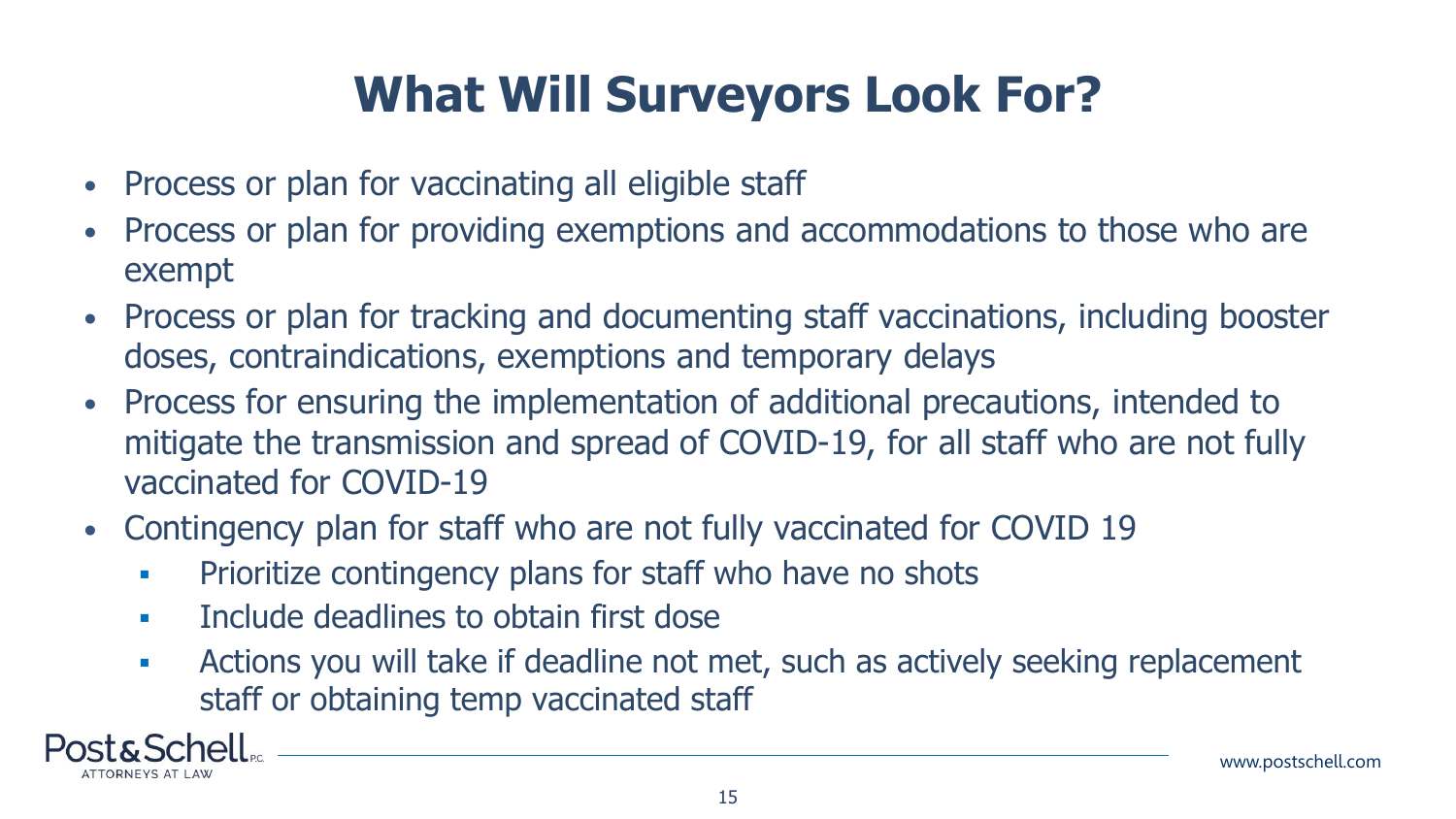#### **Required Policies And Procedures**

- (i) Process for ensuring all staff (except for staff who have pending requests for, or who have been granted, exemptions to the vaccination requirements, or for whom COVID-19 vaccination must be temporarily delayed, as recommended by the CDC, due to clinical precautions and considerations) have received, at a minimum, a first dose of vaccine prior to staff providing any care, treatment, or other services for the facility and/or its residents; by January 27, 2022
- (ii) Process for ensuring that all staff are fully vaccinated for COVID-19, except for those staff who have been granted exemptions or those staff for whom COVID-19 vaccination must be temporarily delayed, as recommended by the CDC, due to clinical precautions and considerations by February 28, 2022;
- (iii) Process for ensuring the implementation of additional precautions, intended to mitigate the transmission and spread of COVID-19, for all staff who are not fully vaccinated. This might include
	- a. Reassigning staff to non-patient care areas, to duties that can be performed remotely (i.e., telework), or to duties which limit exposure to those most at risk (e.g., assigning to residents who are not immunocompromised, unvaccinated).
	- b. Requiring staff to follow additional CDC-recommended precautions, such as adhering to universal source control and physical distancing measures in areas that are restricted from patient access (e.g., staff meeting rooms, kitchen), even if the facility or service site is located in a county with low to moderate community transmission.
	- Requiring at least weekly testing for exempted staff, and staff who have not completed their primary vaccination series until the regulatory requirement is met, regardless of whether the facility or service site is located in a county with low to moderate community transmission, in addition to following CDC recommendations for testing unvaccinated staff in facilities located in counties with substantial to high community transmission.
	- d. Requiring staff to use a NIOSH-approved N95 or equivalent or higher-level respirator for source control, regardless of whether they are providing direct care to or otherwise interacting with patients

(iv) A process for tracking and securely documenting the COVID-19 vaccination status of all staff

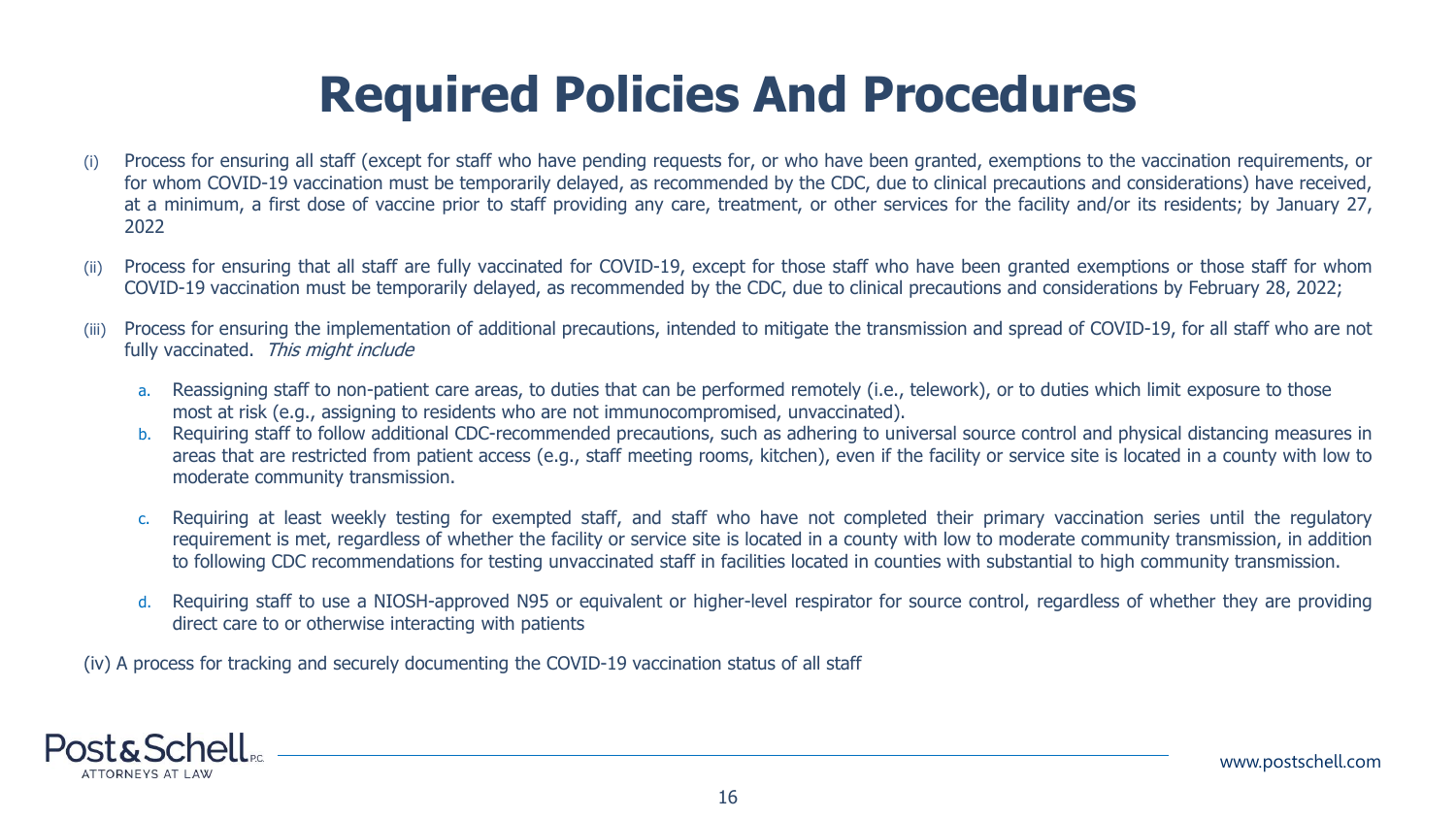#### **Required Policies And Procedures**

(v) A process for tracking and securely documenting the COVID-19 vaccination status of any staff who have obtained any booster doses as recommended by the CDC;

(vi) A process by which staff may request an exemption from the staff COVID-19 vaccination requirements based on an applicable Federal law;

(vii) A process for tracking and securely documenting information provided by those staff who have requested, and for whom the facility has granted, an exemption from the staff COVID-19 vaccination requirements;

(viii) A process for ensuring that all documentation, which confirms recognized clinical contraindications to COVID-19 vaccines and which supports staff requests for medical exemptions from vaccination, has been signed and dated by a licensed practitioner, who is not the individual requesting the exemption, and who is acting within their respective scope of practice as defined by, and in accordance with, all applicable State and local laws, and for further ensuring that such documentation contains:

- (A) All information specifying which of the authorized COVID-19 vaccines are clinically contraindicated for the staff member to receive and the recognized clinical reasons for the contraindications; and
- (B) A statement by the authenticating practitioner recommending that the staff member be exempted from the facility's COVID-19 vaccination requirements for staff based on the recognized clinical contraindications;

(ix) A process for ensuring the tracking and secure documentation of the vaccination status of staff for whom COVID-19 vaccination must be temporarily delayed, as recommended by the CDC, due to clinical precautions and considerations, including, but not limited to, individuals with acute illness secondary to COVID-19, and individuals who received monoclonal antibodies or convalescent plasma for COVID-19 treatment; and

(x) Contingency plans for staff who are not fully vaccinated for COVID-19.

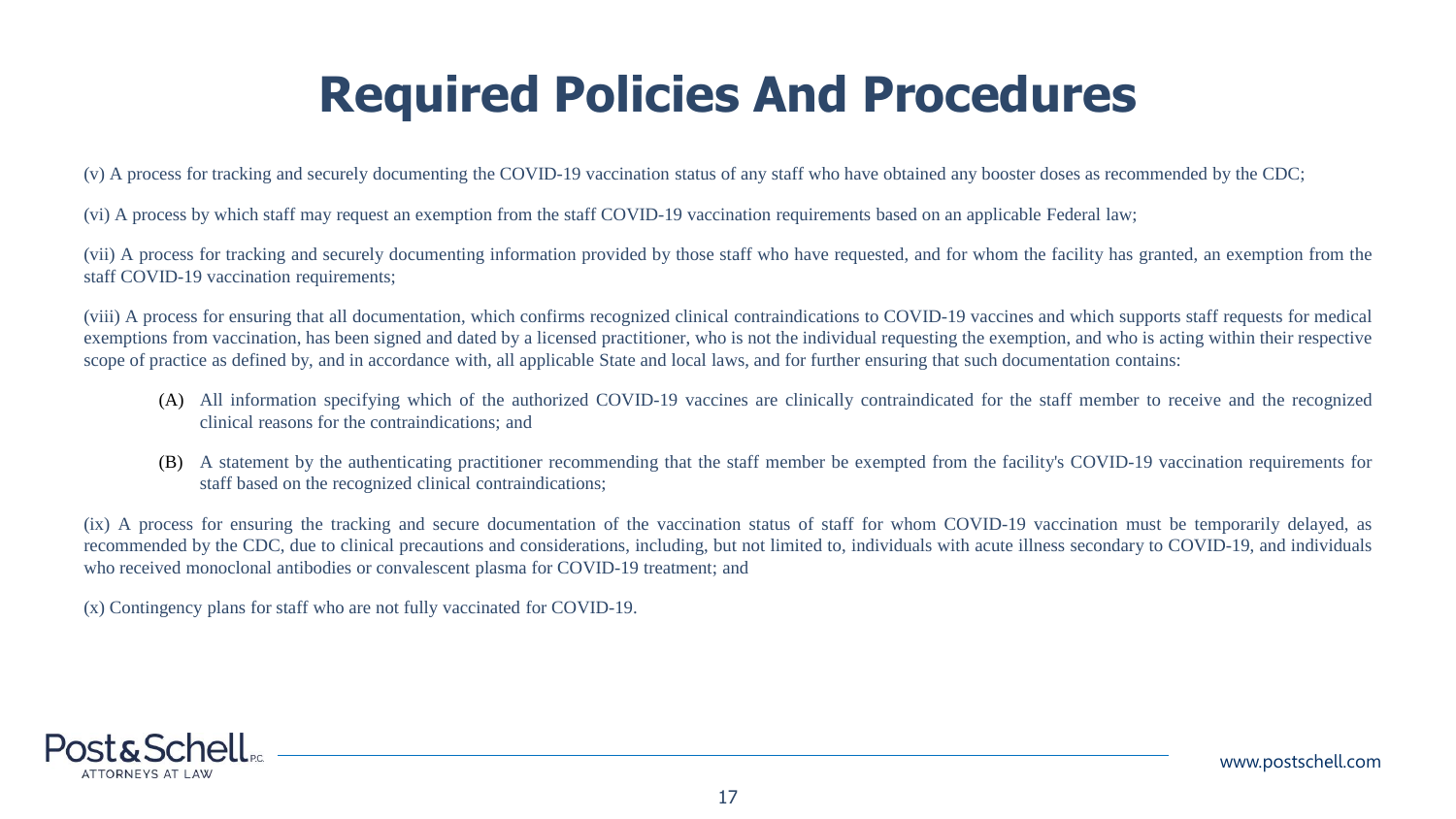### **What Should Be On Proof Of Vaccination?**

- The employee's name
- The type of vaccine administered
- The date(s) of administration
- The name of the healthcare professional(s) or clinic site(s) that administered the vaccine

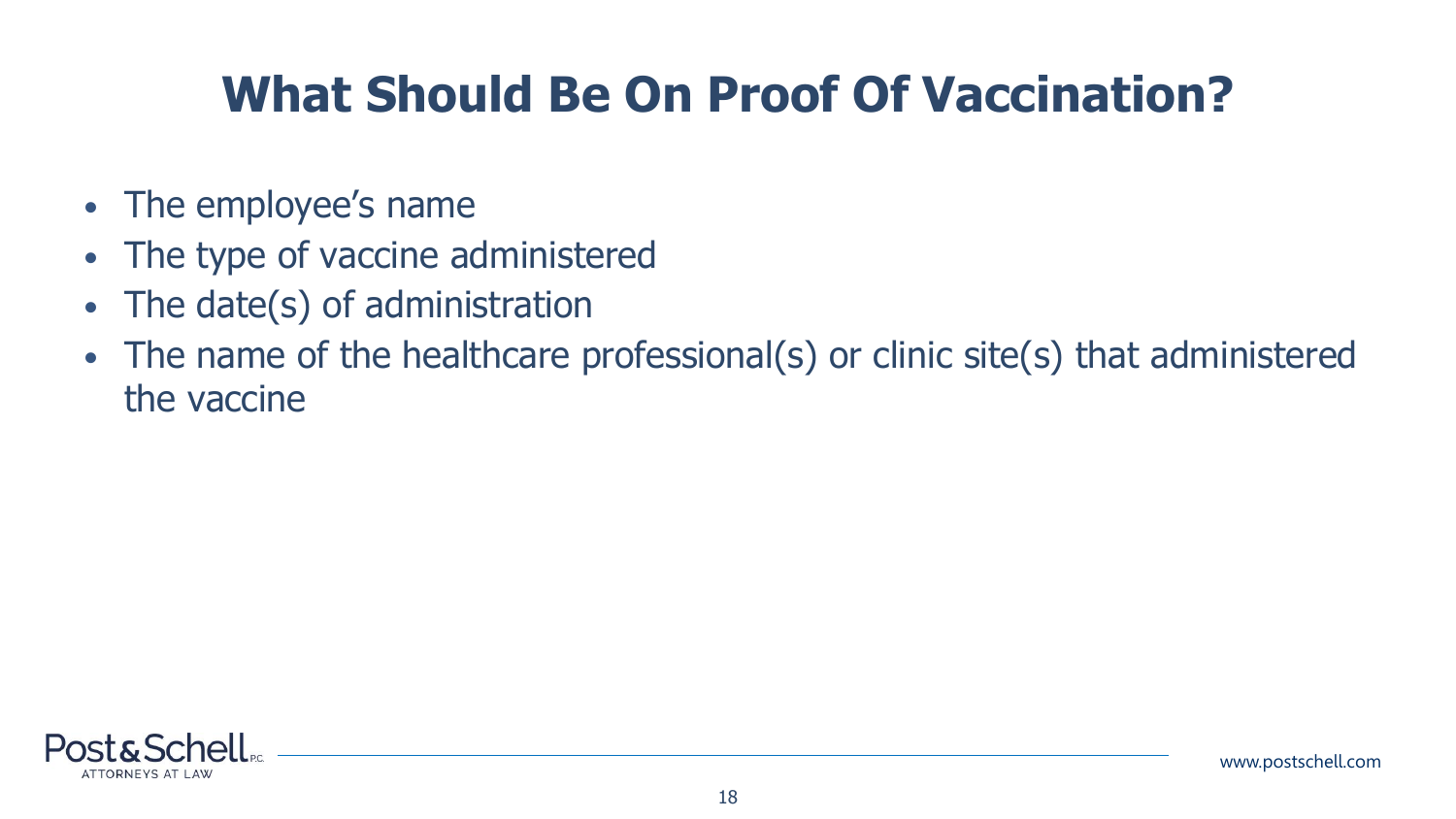#### **Acceptable Proof Of Vaccination**

- Record of immunization from a healthcare provider or pharmacy
- A copy of the COVID-19 Vaccination Record Card
- A copy of medical records documenting the vaccination
- A copy of immunization records from a public health, state, or tribal immunization information system
- A copy of any other official documentation containing the type of vaccine administered, date(s) of administration, and the name of the healthcare professional(s) or clinic site(s) administering the vaccine(s)

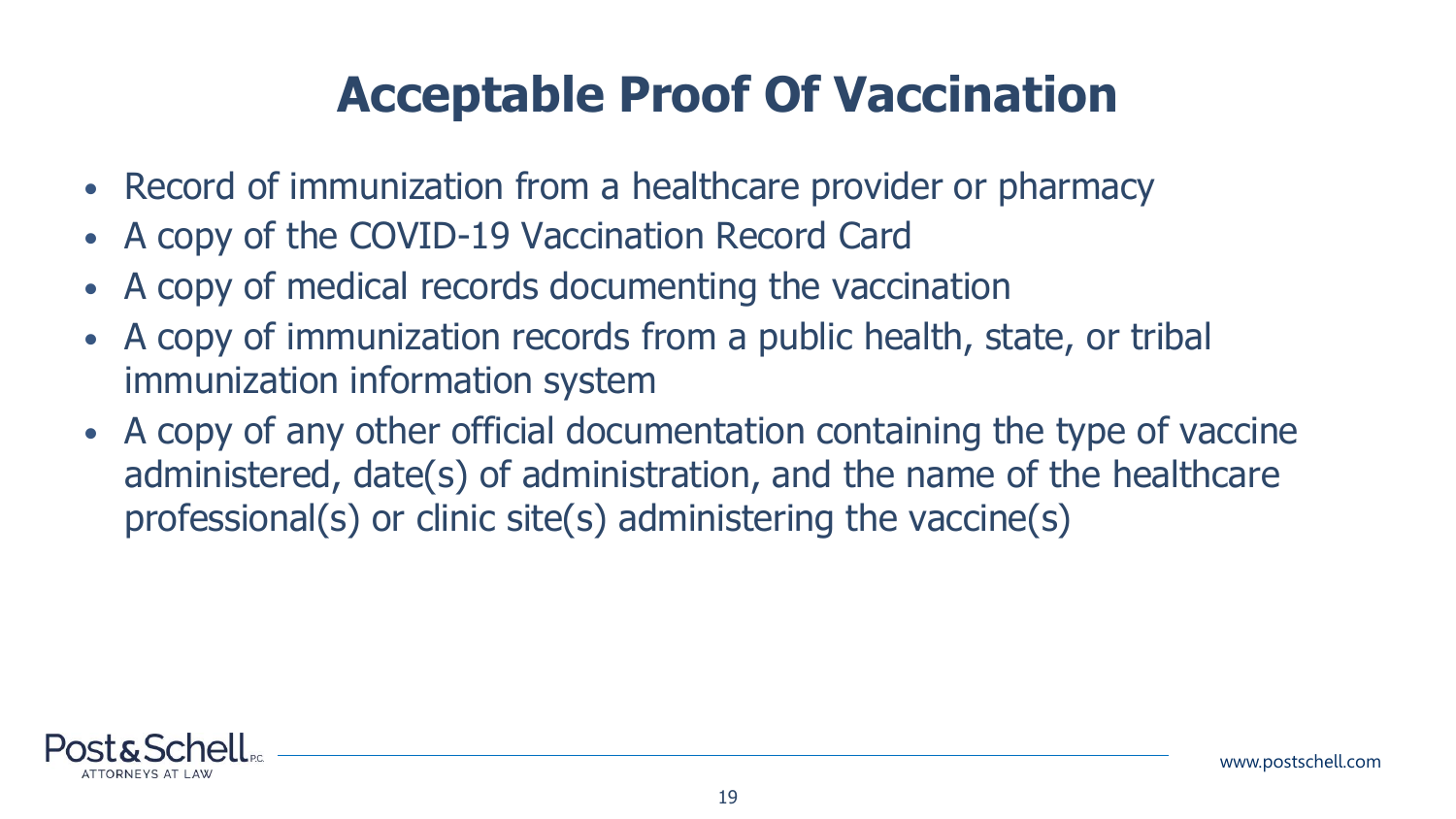#### **What About Contractors/Vendors?**

- Amend contracts to require:
	- **Only vaccinated staff?**
	- Attestation?
	- **Proof of vaccination status within one hour**
- Right now testing is not an option to use in place of obtaining proof of vax status
- What about exempted contractors/vendors/volunteers?

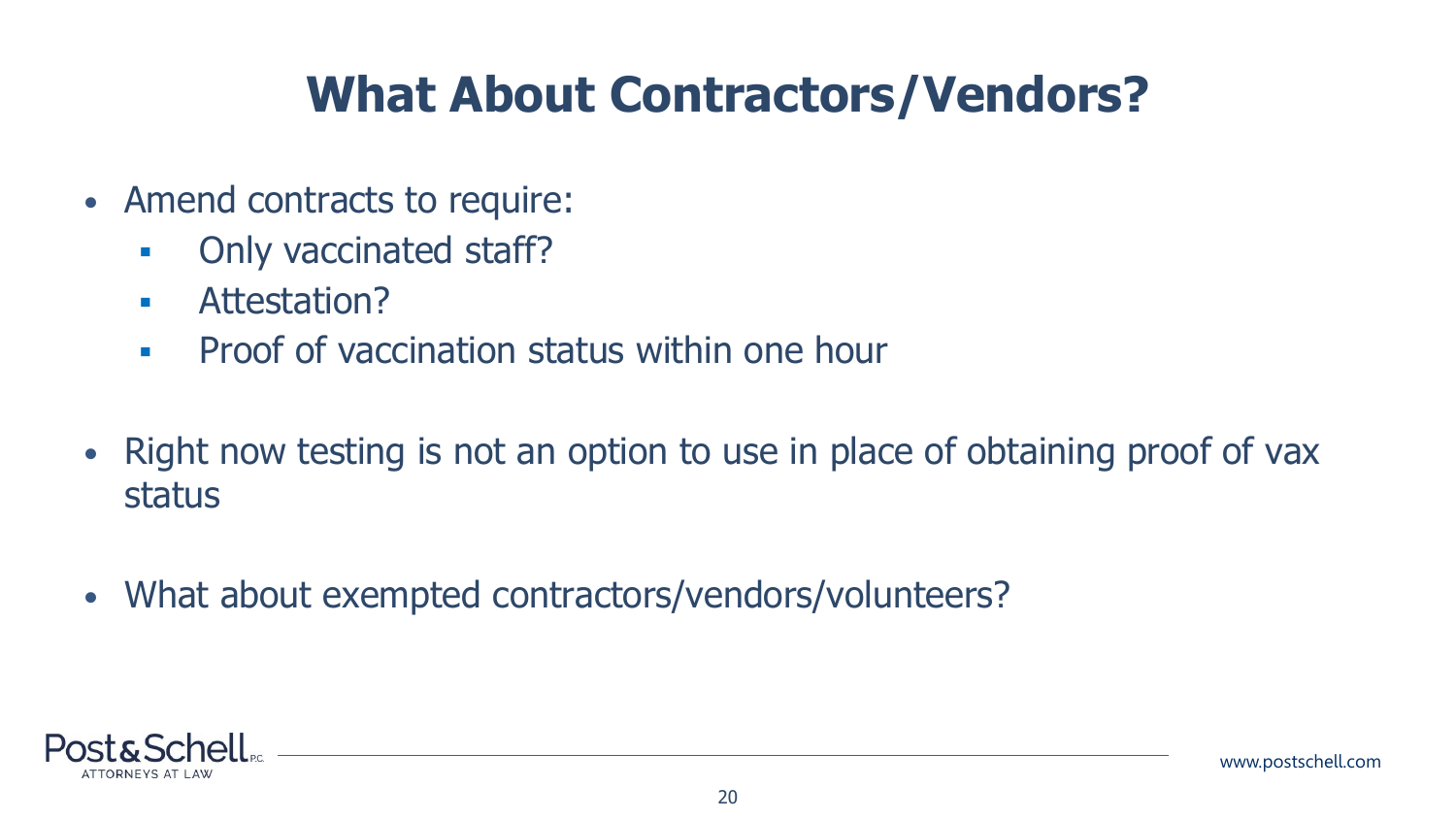# **Religious Exemptions (Title VII and PHRA)**

- Requests for religious exemptions are generally assumed to be based on sincerely held religious beliefs
	- **•** Per EEOC: "The fact that no religious group espouses such beliefs or the fact that the religious group to which the individual professes to belong may not accept such belief will not determine whether the belief is a religious belief of the employee or prospective employee."
	- **If there is objective basis for questioning the religious nature or the sincerity, the facility may** request additional factual supporting information
- Objections to the vaccine based on social, political or personal preferences or other nonreligious concerns about the vaccine do not qualify for this exemption.
- Must have documented policy and procedure to accept, review and act upon requests for religious objections
- Surveyors will review policies and procedures and ask staff about them
- Surveyors CANNOT review the underlying requests for religious exemptions

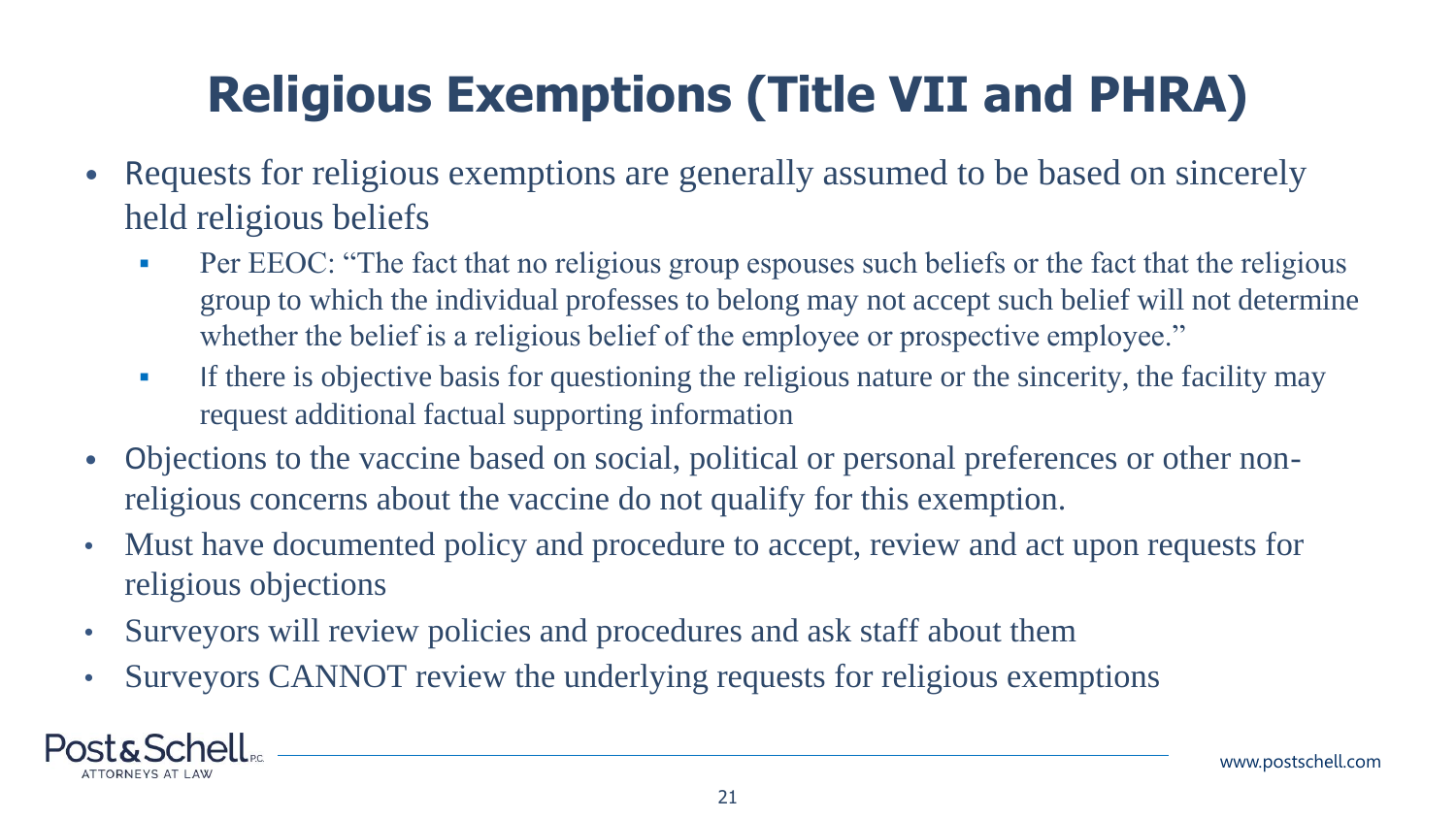#### **CMS Staff Matrix**

| <b>COVID-19 Staff Vaccination Status for Providers</b>                                            |                                         |       |          |              |            |            |              |                        |                                              |           |                                           |
|---------------------------------------------------------------------------------------------------|-----------------------------------------|-------|----------|--------------|------------|------------|--------------|------------------------|----------------------------------------------|-----------|-------------------------------------------|
| Complete this form or provide a list containing the same information required in this form.       |                                         |       |          |              |            |            |              | <b>Not Vaccinate</b>   |                                              |           |                                           |
| <b>Section I:</b> Complete based on the Day 1 of the survey:                                      | Contracted                              |       |          |              |            |            |              | medical                |                                              | hire      |                                           |
| Total # of staff:                                                                                 |                                         |       |          |              |            |            |              |                        |                                              | new       |                                           |
| $#$ partially vaccinated staff (5):                                                               |                                         |       |          |              |            |            |              | $\mathfrak{S}$         |                                              | CDC       |                                           |
| # completely vaccinated staff (6):                                                                |                                         |       |          |              |            |            |              |                        |                                              |           |                                           |
| $#$ pending exemption (8 and 9):                                                                  |                                         |       |          | area         |            | accinated  |              | <b>Granted</b>         |                                              | per       |                                           |
| $\#$ granted exemption (8 and 9):                                                                 | Other <sub>(O)</sub>                    |       |          |              | vaccinated |            |              | öľ                     | exemption                                    | delay     |                                           |
| $#$ temporary delay/new hire $(10)$ :                                                             |                                         |       |          | work         |            |            |              | $\widehat{\mathbf{e}}$ |                                              |           |                                           |
| $#$ not vaccinated without exemption/delay $(11)$ :                                               |                                         |       |          |              |            |            |              |                        |                                              |           |                                           |
| <b>Note:</b> The sum of the #'s for columns 5, 6, 8 through 11 should equal the total # of staff. | Direct facility hire (DH),<br>hire (C), | Title | Position | Assigned     | Partially  | Completely | Booster dose | exemption<br>Pending   | Pending (PN) or Granted (GN) non-<br>medical | Temporary | Not vaccinated without<br>exemption/delay |
| <b>Staff Name</b>                                                                                 |                                         |       |          | $\mathbf{A}$ |            |            |              |                        |                                              |           |                                           |
|                                                                                                   |                                         |       |          |              |            |            |              |                        |                                              |           |                                           |
|                                                                                                   |                                         |       |          |              |            |            |              |                        |                                              |           |                                           |
|                                                                                                   |                                         |       |          |              |            |            |              |                        |                                              |           |                                           |
|                                                                                                   |                                         |       |          |              |            |            |              |                        |                                              |           |                                           |
|                                                                                                   |                                         |       |          |              |            |            |              |                        |                                              |           |                                           |
|                                                                                                   |                                         |       |          |              |            |            |              |                        |                                              |           |                                           |
|                                                                                                   |                                         |       |          |              |            |            |              |                        |                                              |           |                                           |
|                                                                                                   |                                         |       |          |              |            |            |              |                        |                                              |           |                                           |
|                                                                                                   |                                         |       |          |              |            |            |              |                        |                                              |           |                                           |

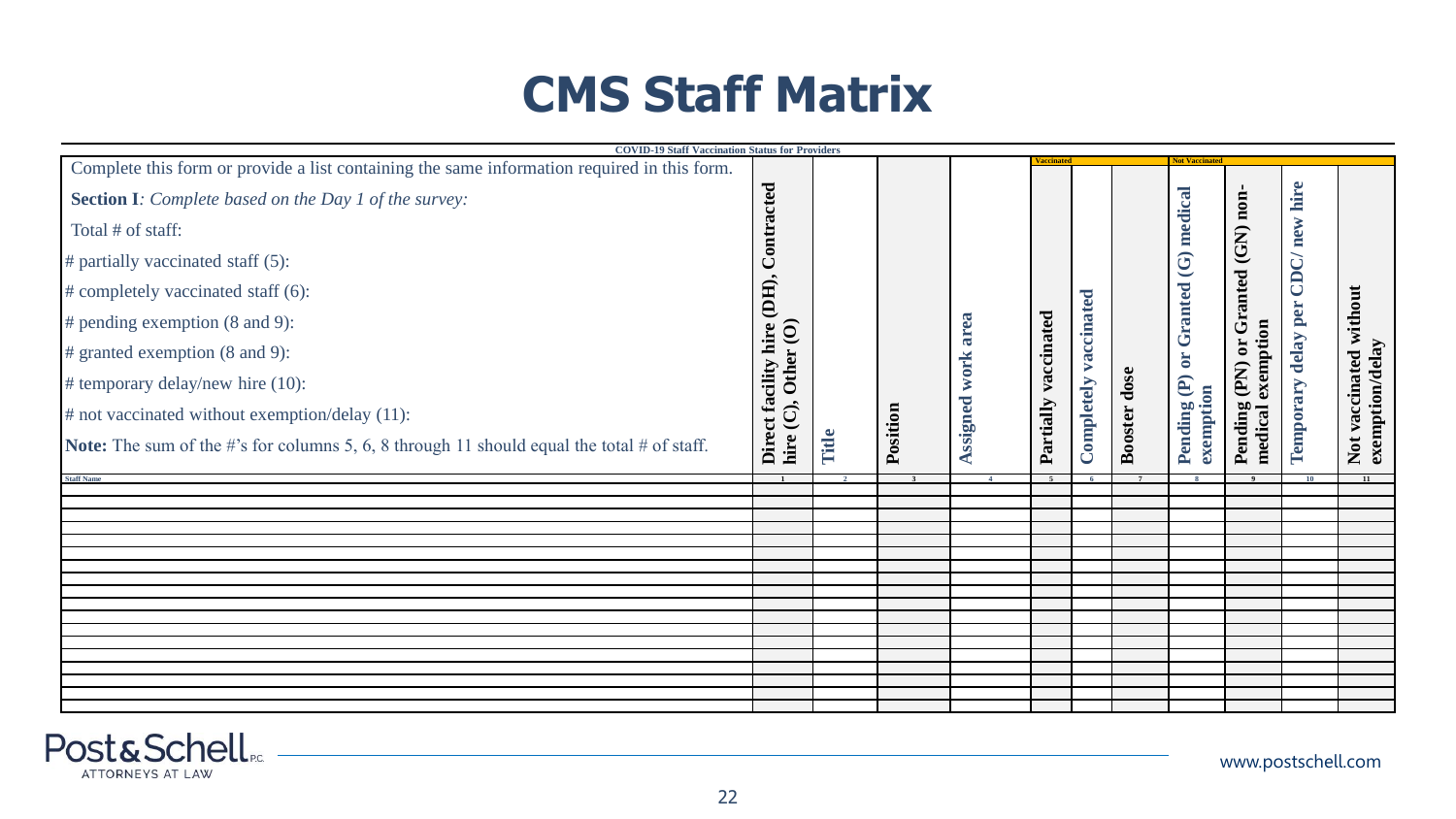#### **Matrix Instructions**

- DH: direct facility hires
- C: contracted hires who provide care, treatment, or other services for SNF and/or its residents under contract or by other arrangement
- O: adult students, trainees and volunteers
- Assigned work area: physical location (e.g., laundry room, kitchen, unit, ward, wing)
	- **If staff is PRN/floater/agency, indicate assigned work area on first day of survey**
- Total number of staff: all staff in SNF including employees (regardless of clinical responsibilities or resident contact), licensed practitioners, adult students, trainees and volunteers, and individuals who provide care, treatment or other services for SNF and/or its residents, under contract or by other arrangement

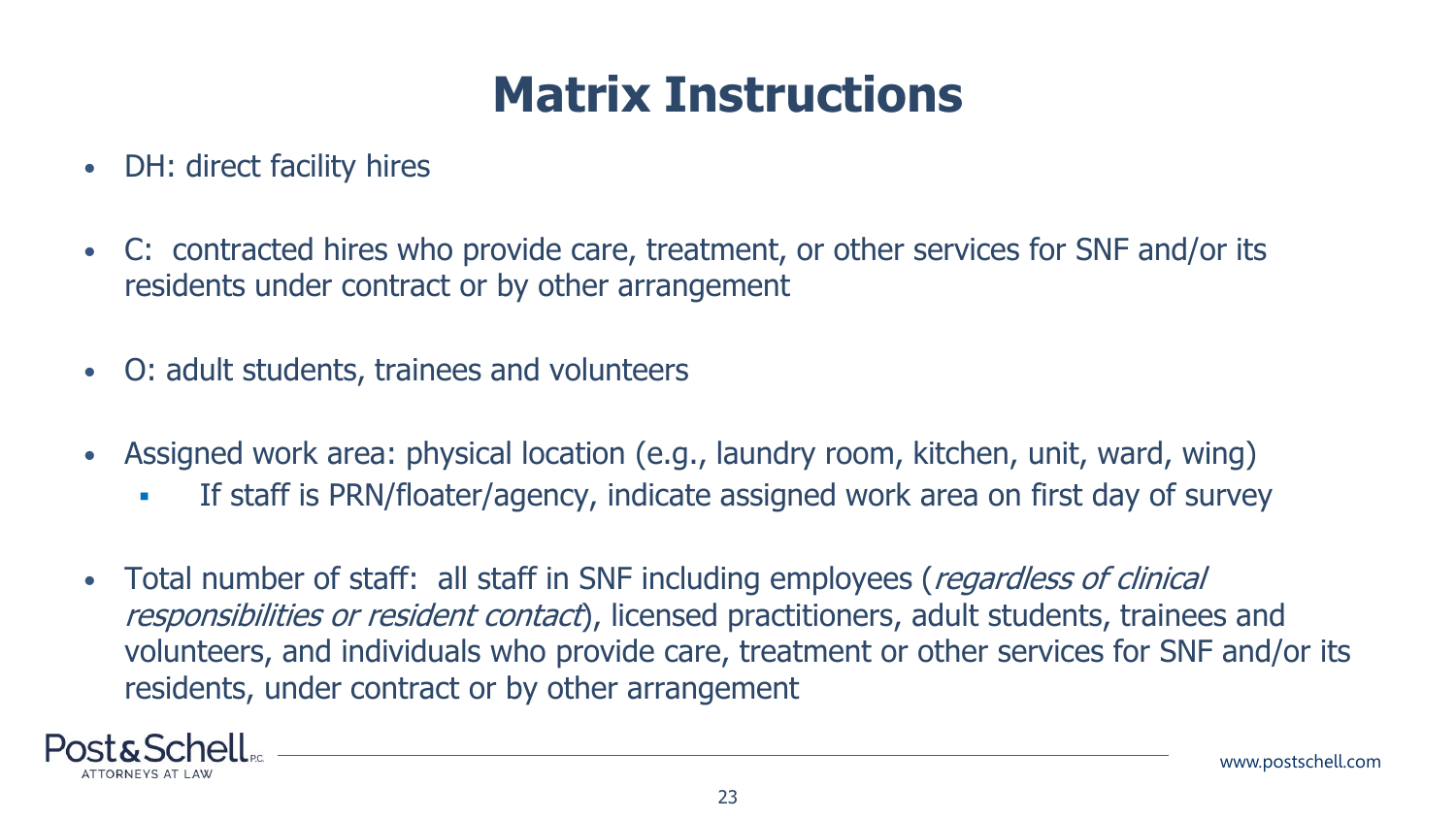### **Surveyor Tasks F888**

- The assigned surveyor(s) should coordinate a review of the infection prevention and control *program, policy and procedures for staff COVID-19 vaccination,* antibiotic stewardship program, and the influenza, pneumococcal, *and COVID-19 for residents and staff.*
- *Facility should complete the COVID-19 Staff Vaccination Matrix within four hours*
- *Once the matrix is received, the assigned surveyor selects eight staff to review for COVID-19 vaccinations.*
	- *2 vaccinated staff (at least one Certified Nurse Aide/CNA and one contractor who provides services, such as hospice and dialysis staff, occupational therapists, mental health professionals, licensed practitioners)*
	- *6 unvaccinated staff, if available*
	- *3 unvaccinated staff (2 CNAs, if available) without exemption or reason for temporary delay.*
	- *1 non-medical exemption.*
	- **1** medical exemption (Note: If there are 2 or more staff with medical exemptions, select 50% of the staff *from this category).*
	- *1 whose primary vaccine series has been temporarily delayed.*
- *If you identify any staff that weren't vaccinated and weren't granted an exemption or temporary delay (and weren't listed on the staff matrix), that individual(s) should be added to the staff sample*

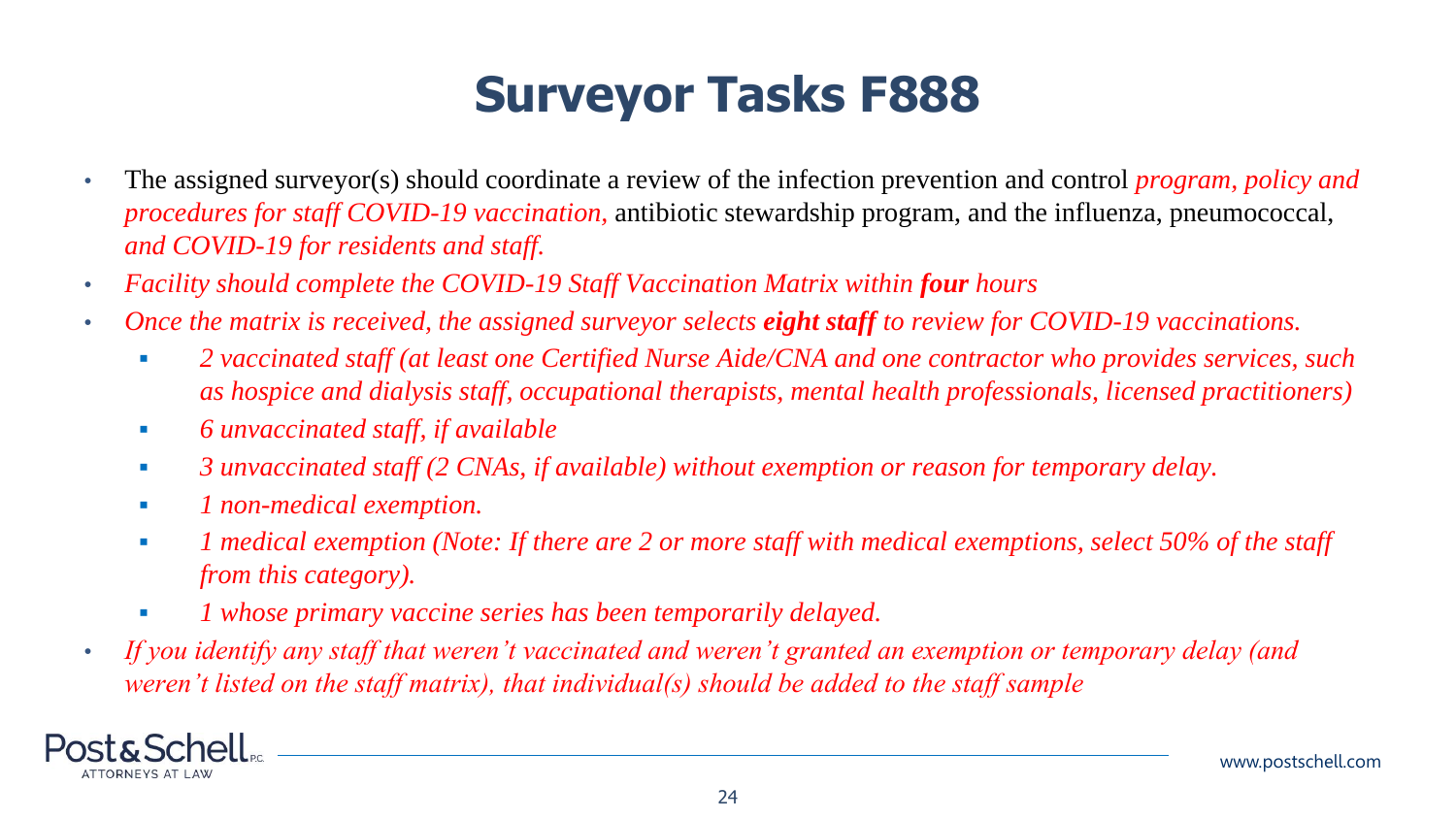# **Level 4 - Immediate Jeopardy (IJ)**

- Noncompliance resulting in serious harm or death:
	- Did not meet the requirement of staff vaccinated or has no policies and procedures developed or implemented; **and**
	- **•** 3 or more resident infections in the last 4 weeks resulting in at least one resident experiencing hospitalization (i.e., serious harm) or death

#### **OR,**

- Noncompliance resulting in a likelihood for serious harm or death:
	- Did not meet the requirement of staff vaccinated; **and**
	- 3 or more resident infections in the last 4 weeks that did not result in serious harm or death; **and**
	- One of the following:
		- Any observations of noncompliant infection control practices by staff, (e.g., staff failed to properly don PPE so F880 would also be cited); **or**
		- or more components of the policies and procedures to ensure staff vaccination were not developed or implemented.
	- **OR**,
- More than 40% of staff are unvaccinated and there is evidence of a lack of effort to increase staff vaccination rates.

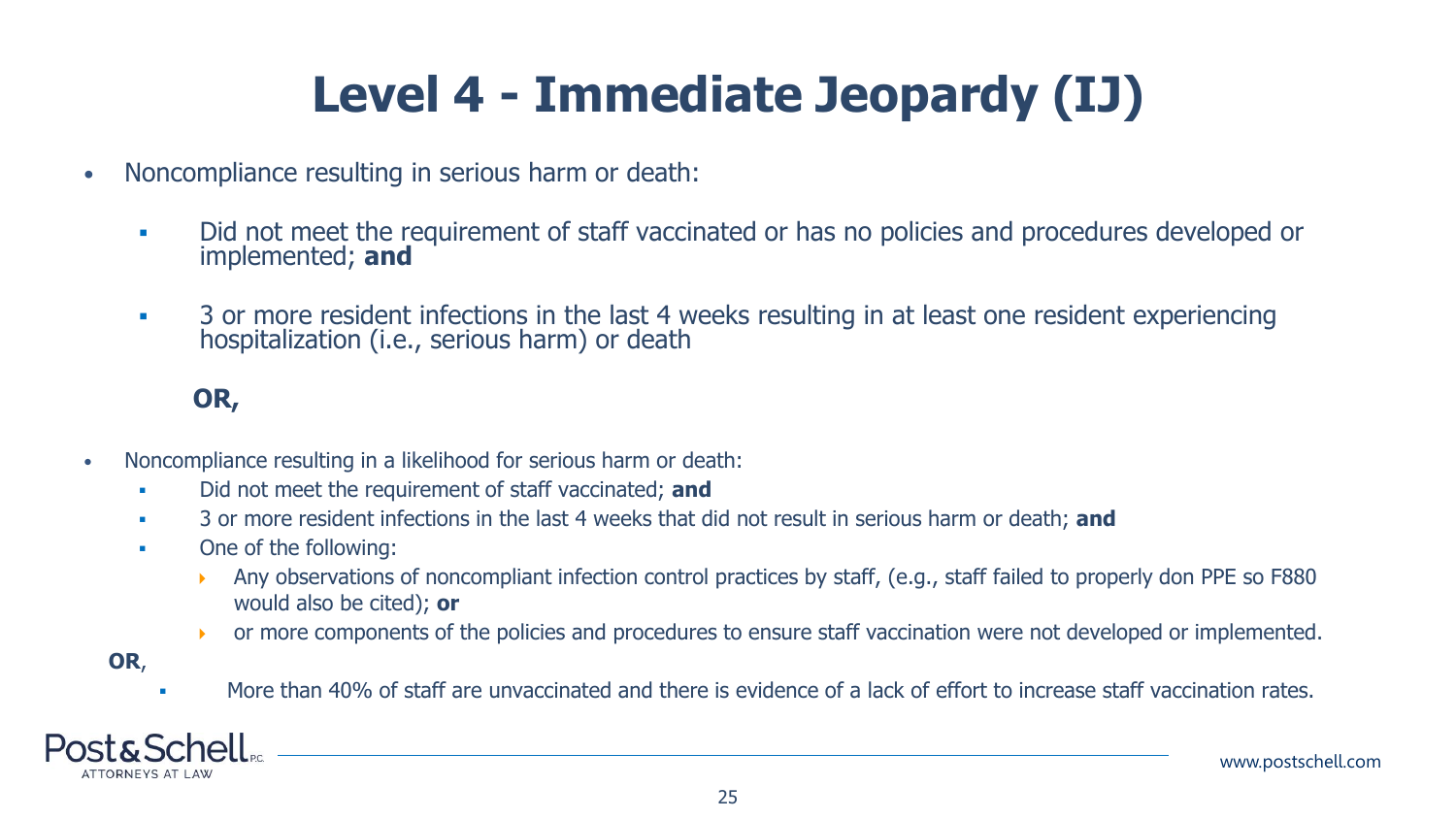#### **Level 3: Actual Harm That Is Not IJ**

- Did not meet the requirement of staff vaccinated; and
- 3 or more resident infections in the last 4 weeks which did not result in hospitalization (i.e., serious harm) or death, or the likelihood for IJ for one or more residents; and
- 1 or more components of the policies and procedures were not developed and implemented

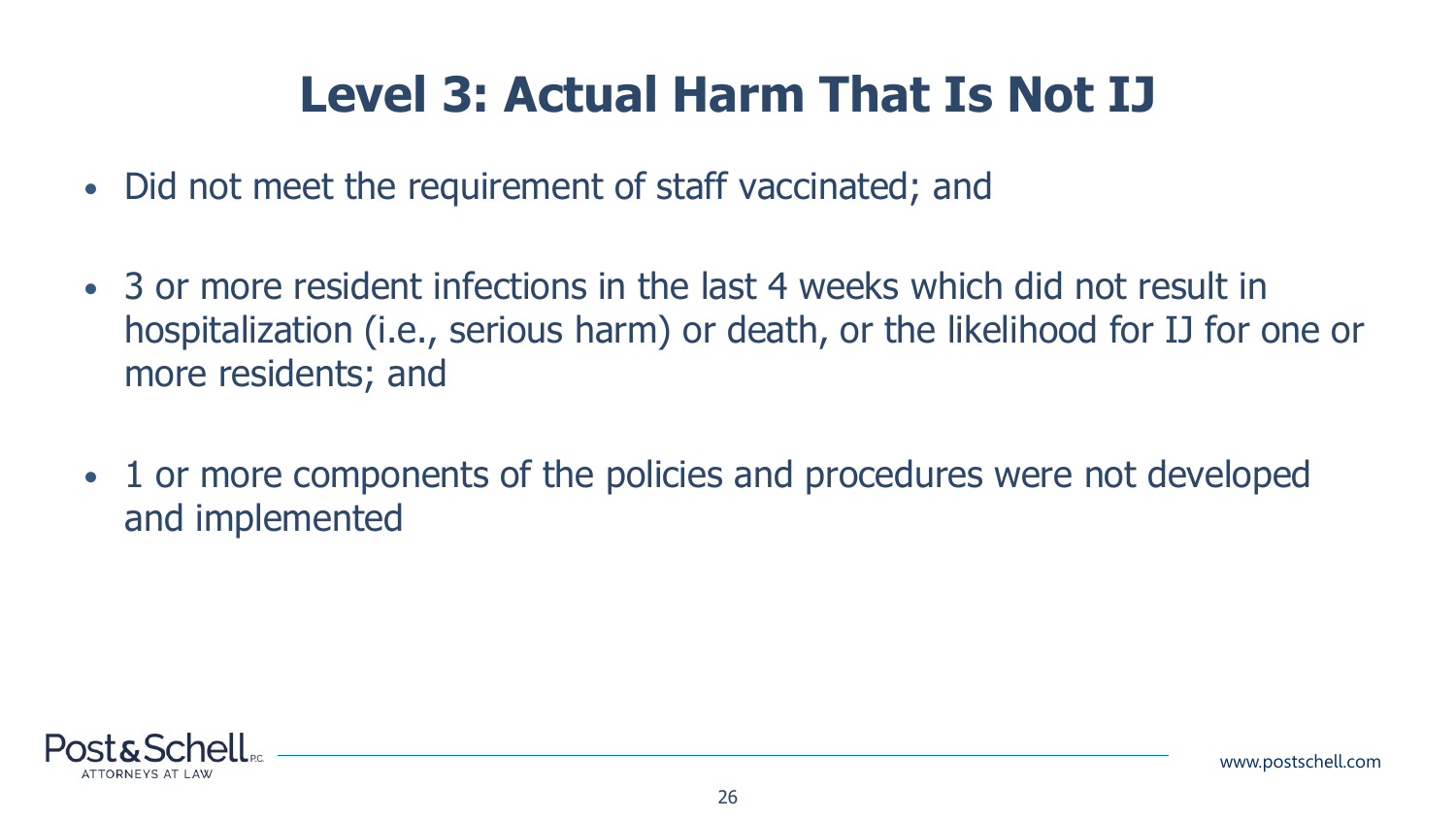#### **Level 2: No Actual Harm W/Potential For More Than Minimal Harm That Is Not IJ**

- Did not meet the requirement of staff vaccinated; and
- No resident outbreaks

#### **OR**,

- Did not meet the requirement of staff vaccinated; and
- 1 or more components of the policies and procedures were not developed and implemented

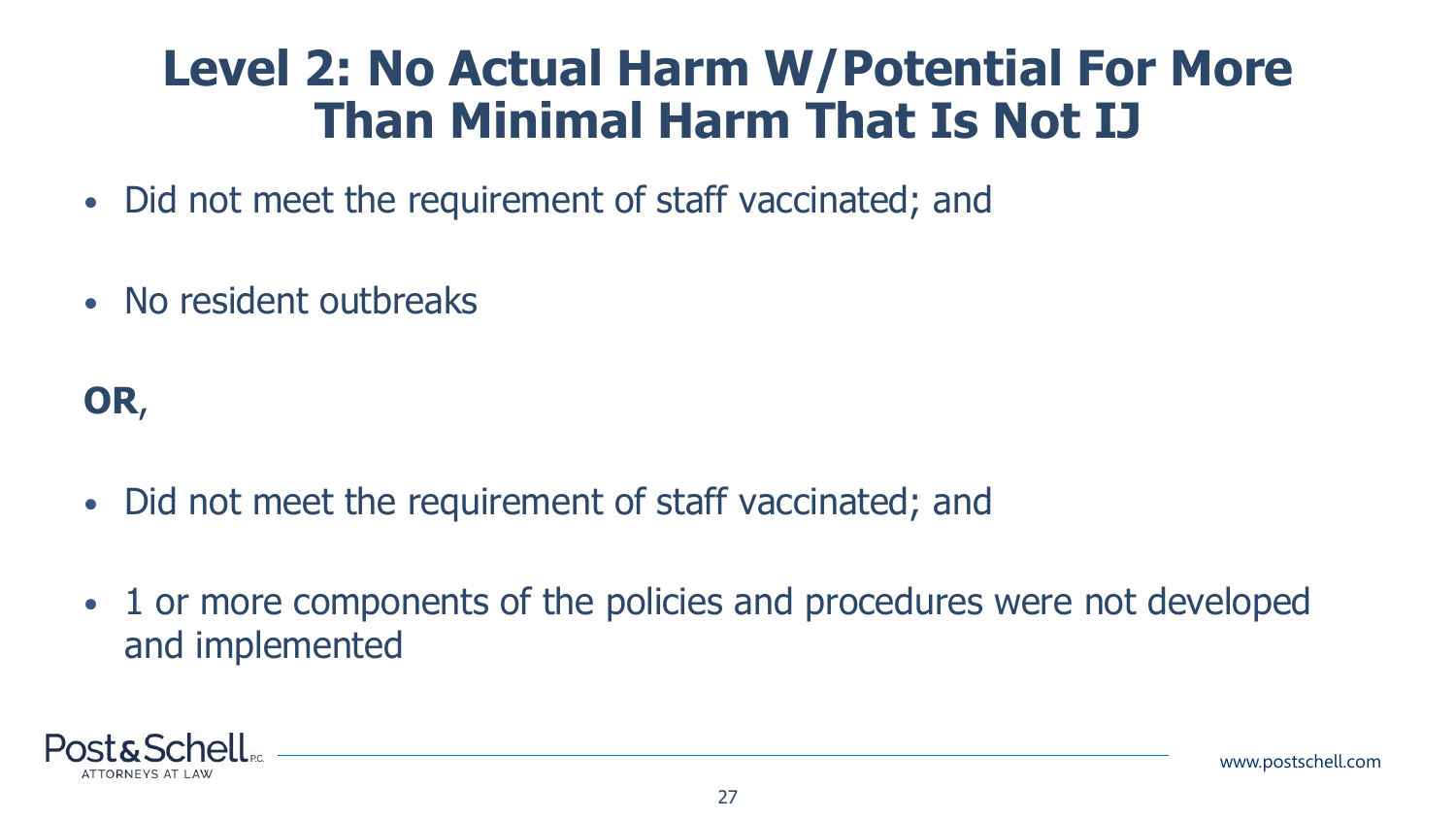#### **Level 1**

- Met the requirement of staff vaccinated; **and**
- 1 or more components of the policies and procedures to ensure staff vaccination were not developed and implemented (must be cited as widespread ("C")

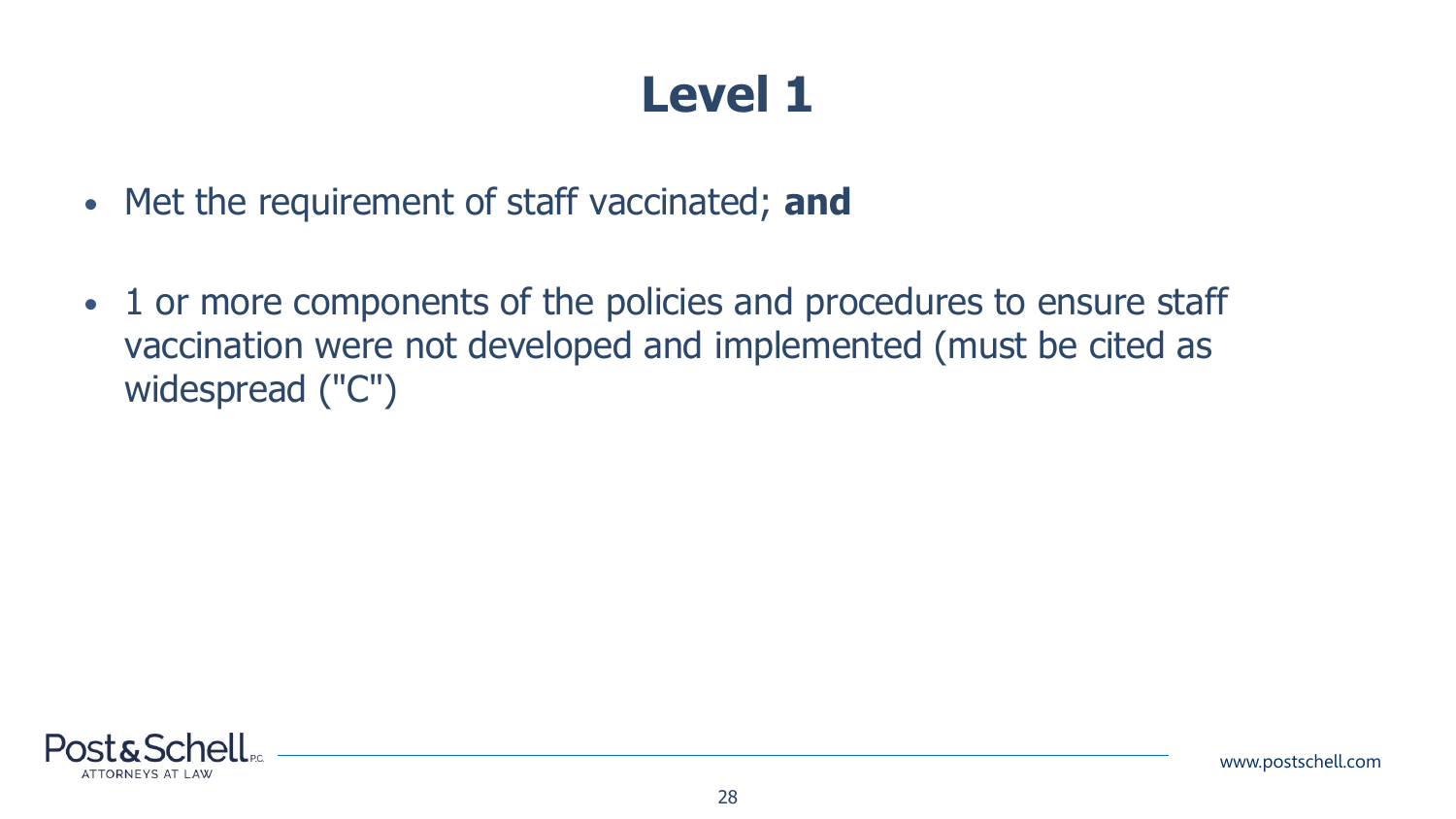#### **Scope**

- Isolated: 1% or more, but less than 25% of staff are unvaccinated (76% 99% of staff are vaccinated)
- Pattern: 25% or more, but less than 40% of staff are unvaccinated  $(61\% -$ 75% of staff are vaccinated)
- Widespread: 40% or more of staff are unvaccinated (0% 60% of staff are vaccinated), OR 1 or more components of the policies and procedures listed above were not developed and implemented

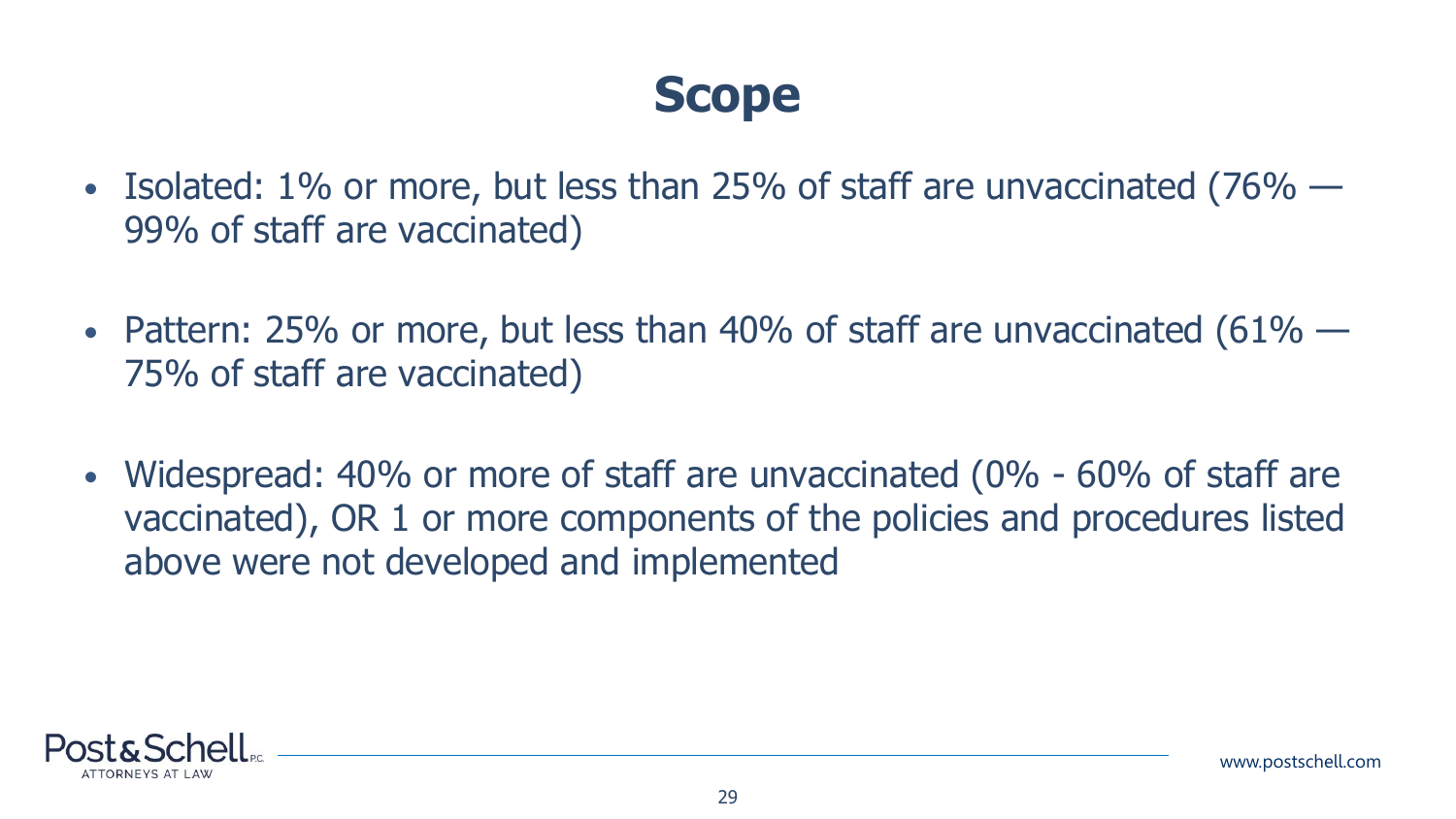## **Can We Test Visitors?**

- YES . . .but
	- **Only if you have the ability to do rapid tests in-house**
	- You cannot require visitors to give you proof of vaccination
	- You cannot require visitors to give test results if you do not provide the testing
	- BUT…residents can tell you (and you can care plan) if they want to restrict their own visitors to those who are vaccinated or tested and give you proof

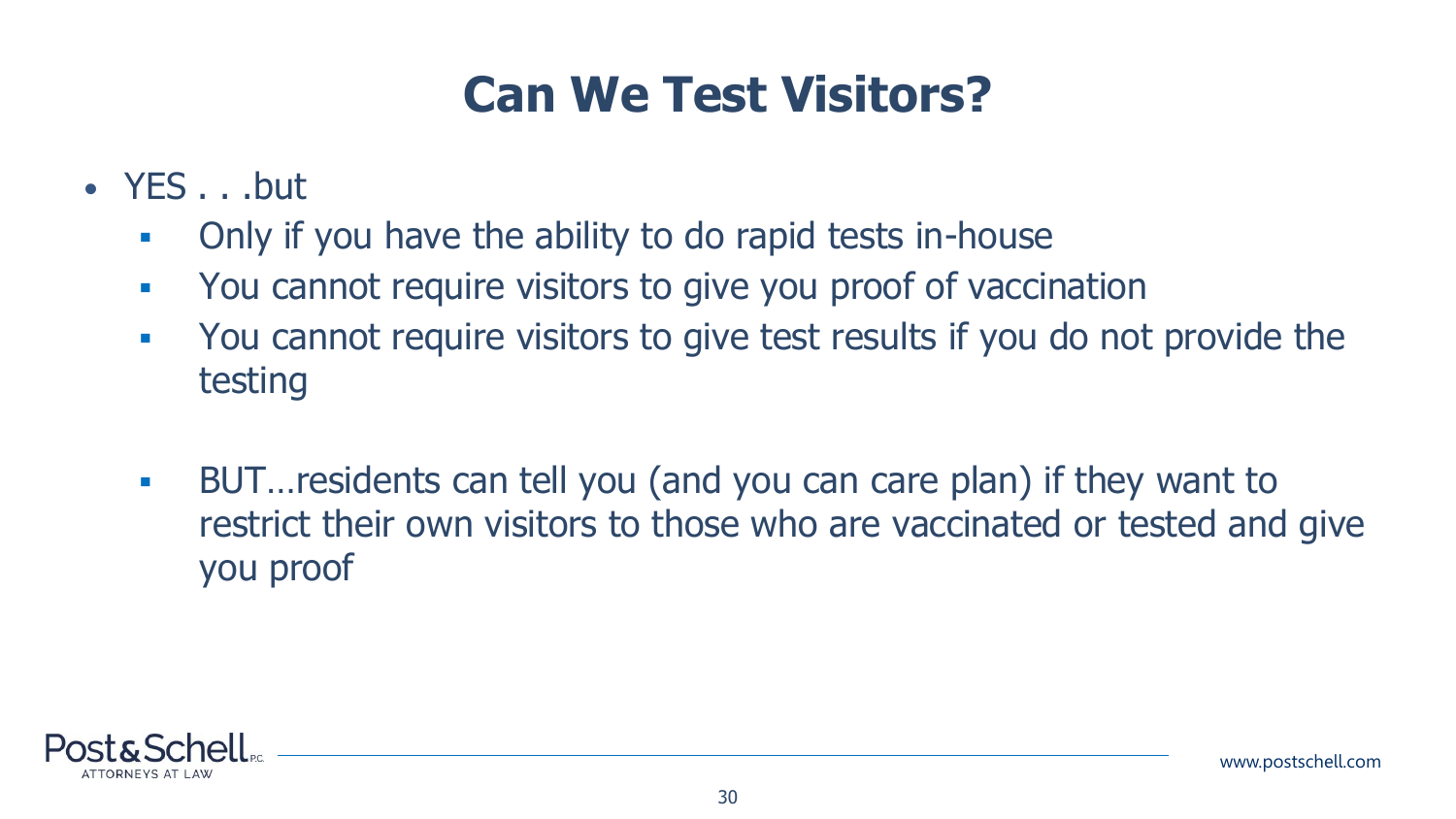#### **Closing Thoughts**

- CMS is expected to issue additional guidance
- Stay tuned